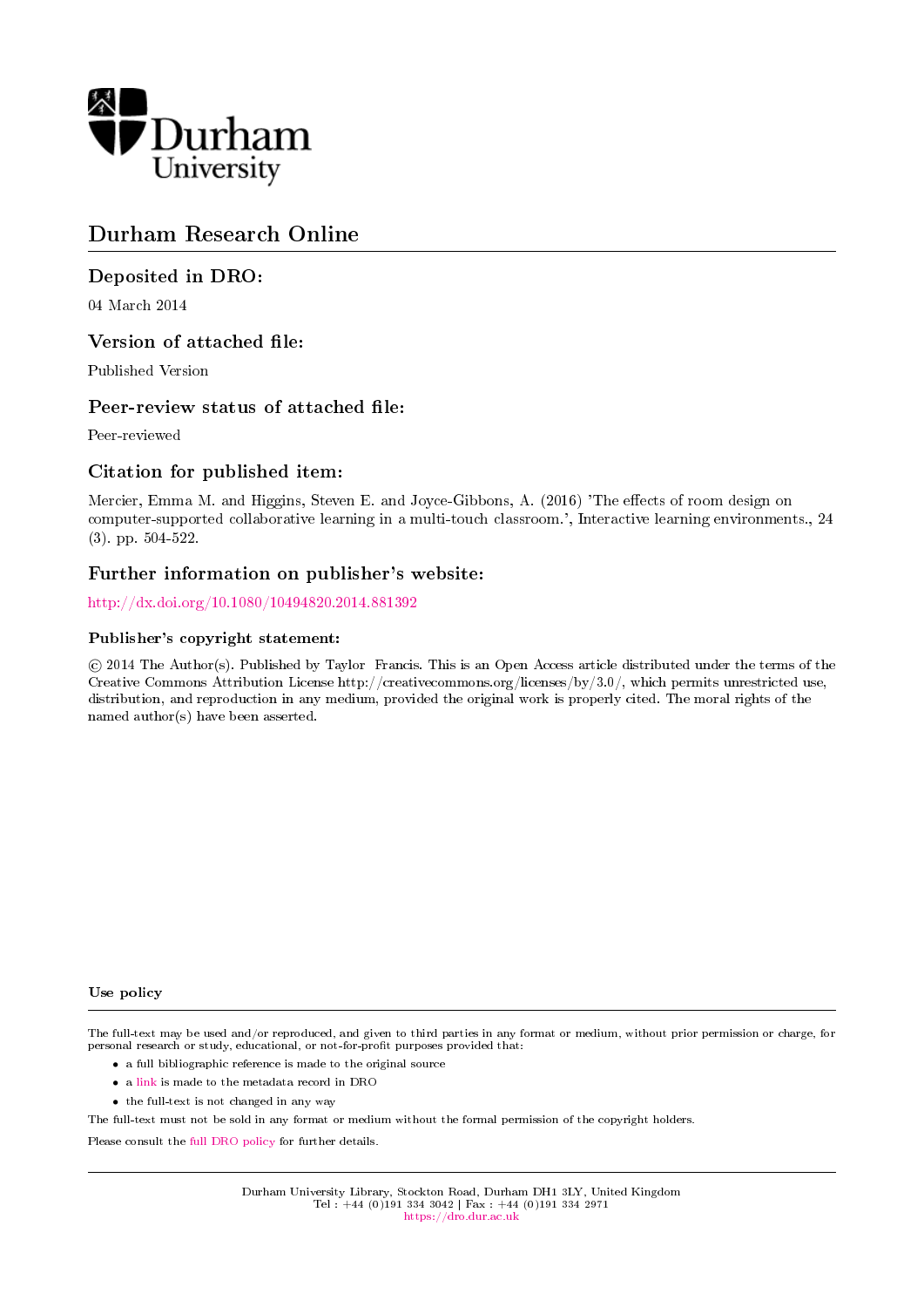This article was downloaded by: [Durham University Library] On: 04 March 2014, At: 06:10 Publisher: Routledge Informa Ltd Registered in England and Wales Registered Number: 1072954 Registered office: Mortimer House, 37-41 Mortimer Street, London W1T 3JH, UK



# **Interactive Learning Environments**

Publication details, including instructions for authors and subscription information: <http://www.tandfonline.com/loi/nile20>

# **The effects of room design on computer-supported collaborative learning in a multi-touch classroom**

Emma M. Mercier<sup>a</sup>, Steven E. Higgins<sup>b</sup> & Andrew Joyce-Gibbons<sup>b</sup>

<sup>a</sup> Department of Curriculum and Instruction, College of Education, University of Illinois at Urbana Champaign, 1310 S. 6th St., Champaign, IL 61820, USA

**b** School of Education, Durham University, Leazes Road, Durham DH1 1TA, UK

Published online: 30 Jan 2014.

**To cite this article:** Emma M. Mercier, Steven E. Higgins & Andrew Joyce-Gibbons (2014): The effects of room design on computer-supported collaborative learning in a multi-touch classroom, Interactive Learning Environments, DOI: [10.1080/10494820.2014.881392](http://www.tandfonline.com/action/showCitFormats?doi=10.1080/10494820.2014.881392)

**To link to this article:** <http://dx.doi.org/10.1080/10494820.2014.881392>

# PLEASE SCROLL DOWN FOR ARTICLE

Taylor & Francis makes every effort to ensure the accuracy of all the information (the "Content") contained in the publications on our platform. However, Taylor & Francis, our agents, and our licensors make no representations or warranties whatsoever as to the accuracy, completeness, or suitability for any purpose of the Content. Any opinions and views expressed in this publication are the opinions and views of the authors, and are not the views of or endorsed by Taylor & Francis. The accuracy of the Content should not be relied upon and should be independently verified with primary sources of information. Taylor and Francis shall not be liable for any losses, actions, claims, proceedings, demands, costs, expenses, damages, and other liabilities whatsoever or howsoever caused arising directly or indirectly in connection with, in relation to or arising out of the use of the Content.

This article may be used for research, teaching, and private study purposes. Any substantial or systematic reproduction, redistribution, reselling, loan, sub-licensing, systematic supply, or distribution in any form to anyone is expressly forbidden. Terms &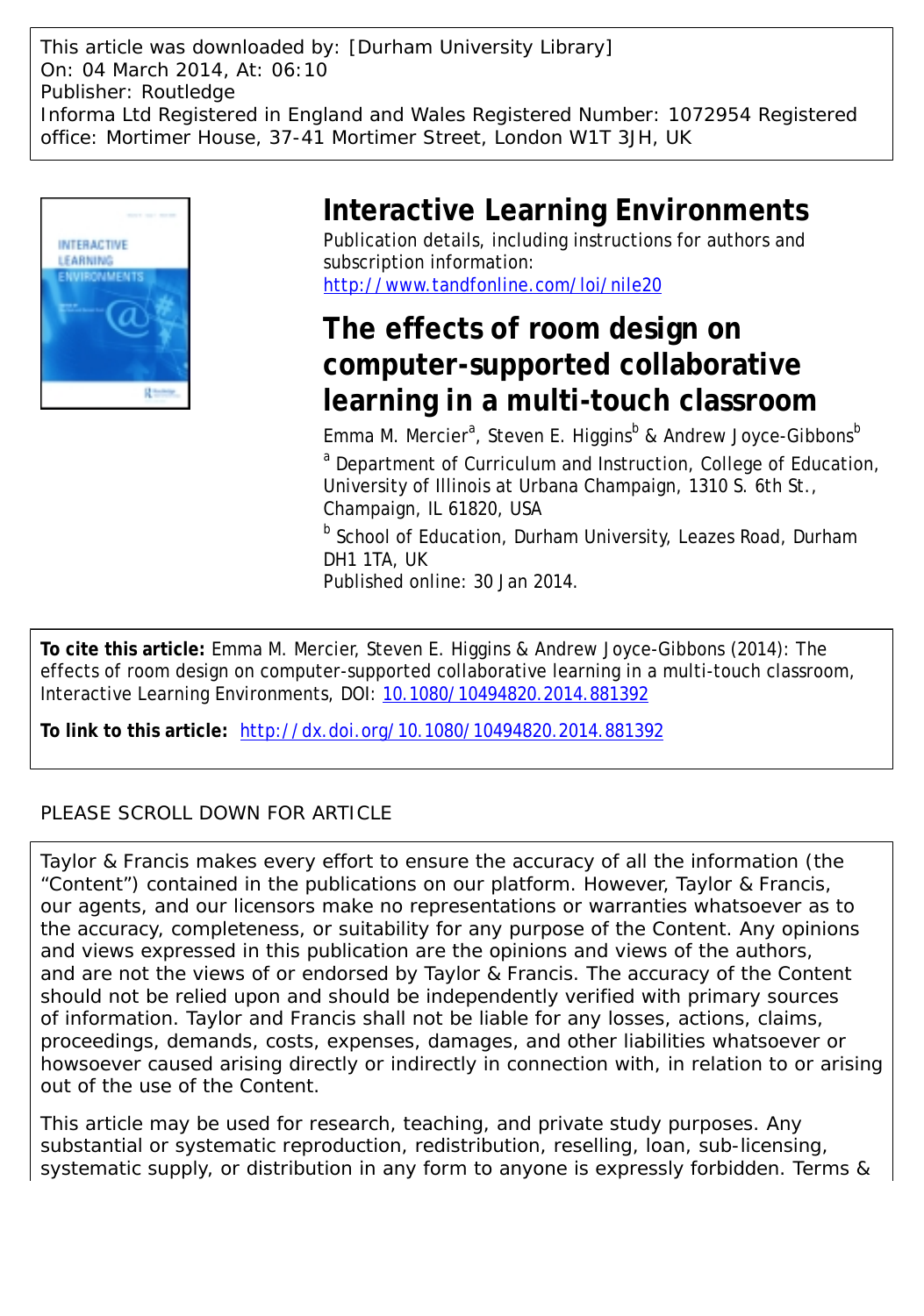Conditions of access and use can be found at [http://www.tandfonline.com/page/terms](http://www.tandfonline.com/page/terms-and-conditions)[and-conditions](http://www.tandfonline.com/page/terms-and-conditions)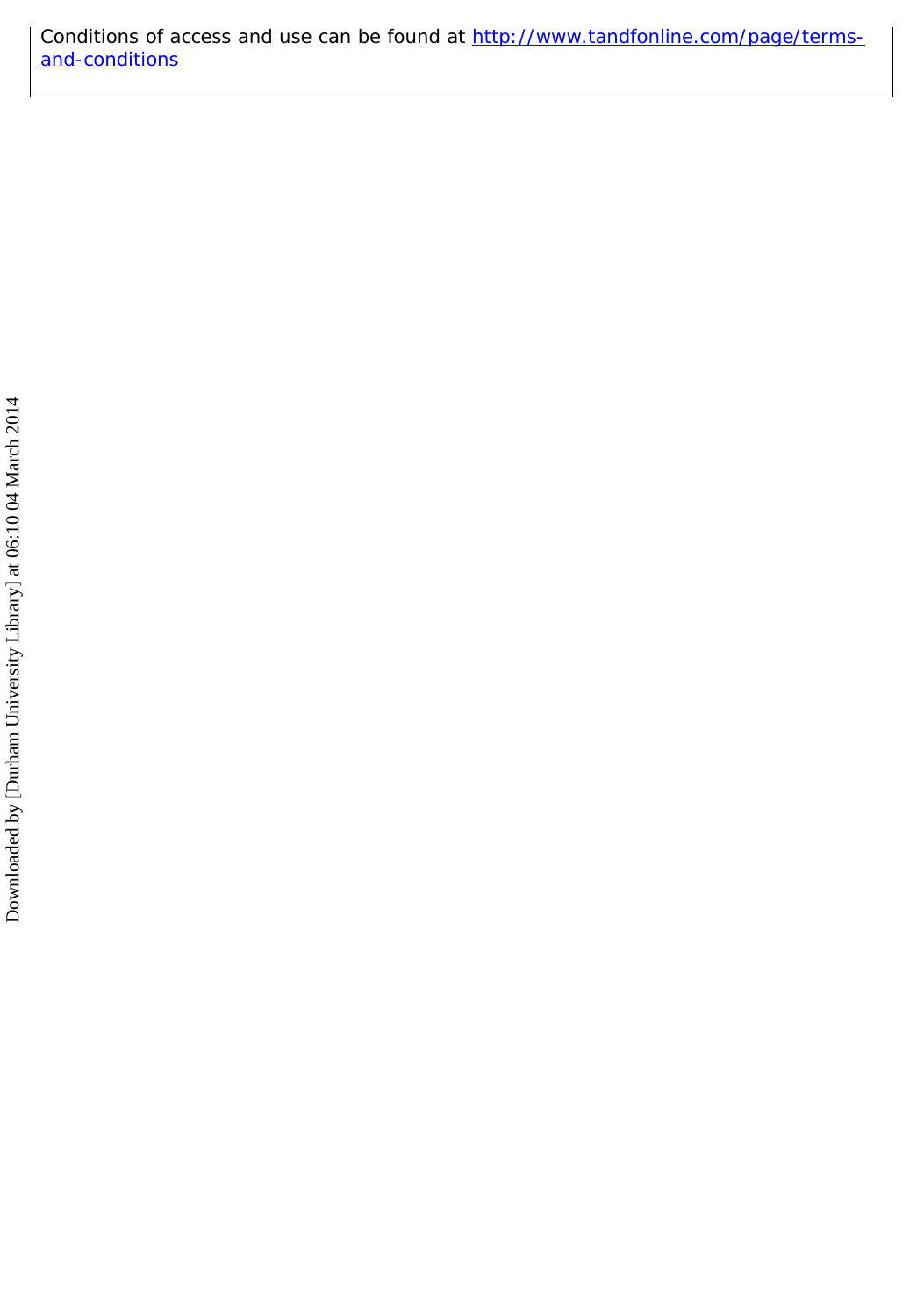# The effects of room design on computer-supported collaborative learning in a multi-touch classroom

Emma M. Mercier<sup>a\*</sup>, Steven E. Higgins<sup>b</sup> and Andrew Joyce-Gibbons<sup>b</sup>

<sup>a</sup>Department of Curriculum and Instruction, College of Education, University of Illinois at Urbana Champaign, 1310 S. 6th St., Champaign, IL 61820, USA; <sup>b</sup>School of Education, Durham University, Leazes Road, Durham DH1 1TA, UK

(Received 20 May 2013; final version received 17 December 2013)

While research indicates that technology can be useful for supporting learning and collaboration, there is still relatively little uptake or widespread implementation of these technologies in classrooms. In this paper, we explore one aspect of the development of a multi-touch classroom, looking at two different designs of the classroom environment to explore how classroom layout may influence group interaction and learning. Three classes of students working in groups of four were taught in the traditional forward-facing room condition, while three classes worked in a centered room condition. Our results indicate that while the outcomes on tasks were similar across conditions, groups engaged in more talk (but not more off-task talk) in a centered room layout, than in a traditional forward-facing room. These results suggest that the use of technology in the classroom may be influenced by the location of the technology, both in terms of the learning outcomes and the interaction behaviors of students. The findings highlight the importance of considering the learning environment when designing technology to support learning, and ensuring that integration of technology into formal learning environments is done with attention to how the technology may disrupt, or contribute to, the classroom interaction practices.

Keywords: CSCL; collaborative learning; multi-touch technology; classroom design; primary education; mathematics

#### Introduction

The field of technology-enhanced learning and computer-supported collaborative learning (CSCL) provides many examples of research that indicates that technology can be useful in supporting learning and collaboration (Lou, Abrami, & d' Apollonia, [2001](#page-20-0); Tamim, Bernard, Borokhovski, Abrami, & Schmid, [2011](#page-20-0)). However, uptake of technology in classrooms is still fairly limited and the potential of technology to radically change the learning environment has not been realized (Cuban, [2001;](#page-19-0) Higgins, Mercier, Burd, & Hatch, [2011\)](#page-20-0). One possible explanation for this is the need, not just to design the technology to support the learning experiences of each child, but also to redesign the classroom environment in which the technology is used. In this paper, we describe the design of a multi-touch classroom, and explore how two configurations of the room influenced the amount and type of talk that

<sup>\*</sup>Corresponding author. Email: [mercier@illinois.edu](mailto:mercier@illinois.edu)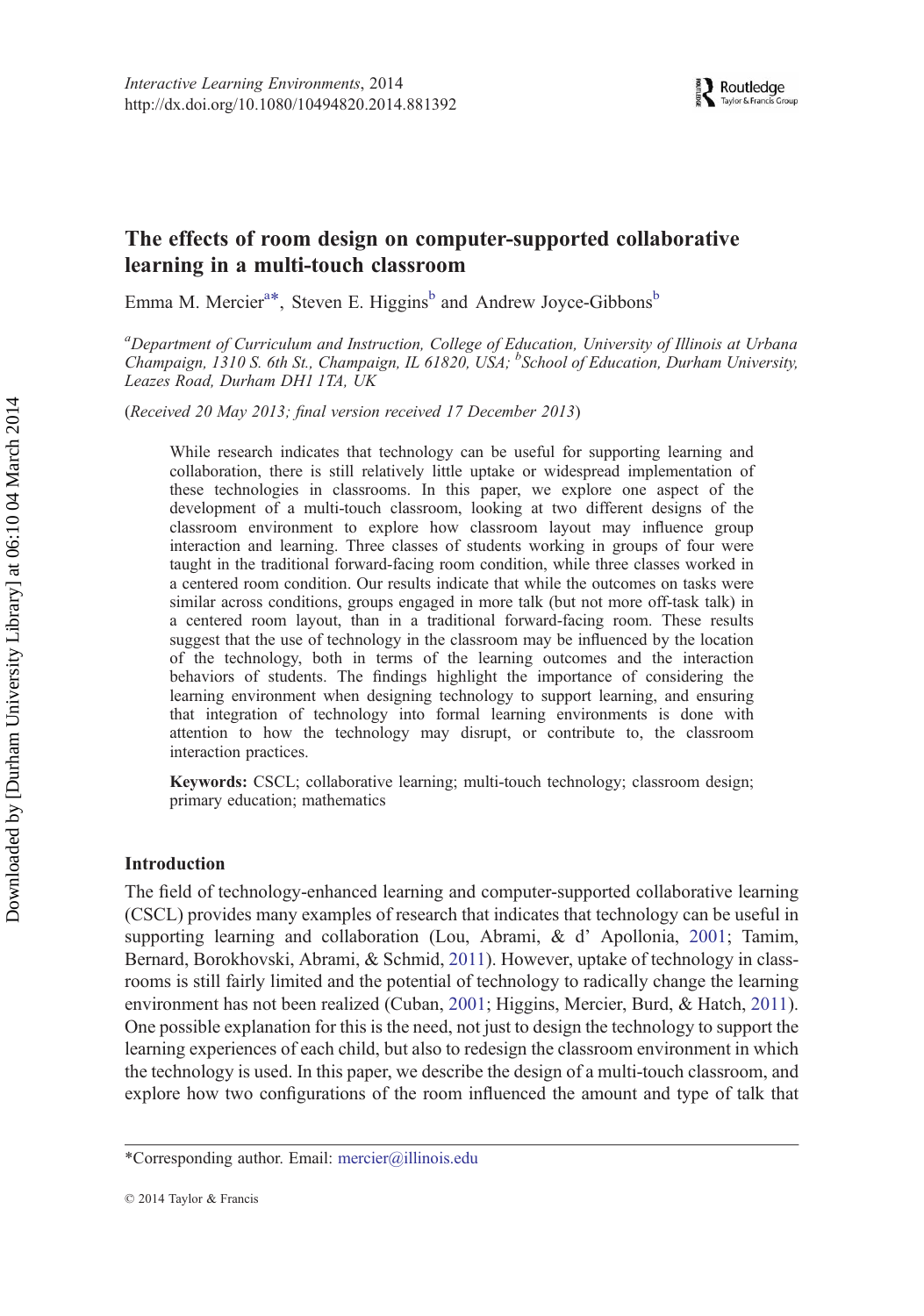students engaged in, and their outcomes on the task, to begin to shed light on the importance of classroom design on the implementation of technology in formal learning environments.

A range of technologies can support group collaboration and interaction in classrooms, particularly large shared displays (Caballero, van Riesen, Alvarez, Nussbaum, & De Jong, [2014\)](#page-19-0), complementary input devices (Verma, Roman, Magrelli, Jermann, & Dillenbourg, [2013\)](#page-20-0) or a combination of large displays and multiple mice (Szewkis et al., [2011\)](#page-20-0) with technology available to support both large groups and even whole classes (Moraveji, Inkpen, Cutrell, & Balakrishnan, [2009\)](#page-20-0). The key issue for collaboration is that learners can see and interact with or control the digital information represented. In this paper, we look at one possibility where the table surface acts both as the screen and provides shared control.

The design of classrooms, and how the physical organization and layout influences students' learning opportunities and interactions with each other and the teacher, has received sporadic attention in the educational research literature (Wheldall & Bradd, [2013](#page-21-0); Woolner, Hall, Wall, Higgins, & McCaughey, [2007b](#page-21-0)). Recently, a study of classroom design found associations between six classroom features and student outcomes on standardized tests, including color, light and flexibility of the learning space (Barrett, Zhang, Moffat, & Kobbacy, [2013](#page-19-0)). However, while this study attempts to explain the outcome on tests, it says little about the mechanisms through which the design of a classroom may influence behavior, and the learning opportunities available to the students, particularly with digital technologies (Tondeur, Van Den Driessche, De Bruyne, & McKenney, [2011\)](#page-20-0).

Research that explores how the layout of tables in classroom influences behavior, however, has found a range of contradictory evidence (Wheldall & Bradd, [2013\)](#page-21-0). Overall, there is some evidence to indicate that seating students in rows leads to more on-task behavior than groups (Hastings & Schwieso, [1995](#page-19-0); Wannarka & Ruhl, [2008\)](#page-21-0), though some research indicates more on-task behavior in circular arrangements, followed by groups, with rows showing the least amount of on-task behavior (Rosenfield & Lambert, [1985](#page-20-0)). Marx, Fuhrer, and Hartig ([1999\)](#page-20-0) also found that primary age pupils asked more questions with a semi-circular arrangement of desks compared with sitting in rows. These contradictions point toward the complexity of designing classrooms, and the likely interaction between classroom layout, teachers' pedagogic strategies and task demands (Wannarka & Ruhl, [2008](#page-21-0)). This is reflected in work looking at how teachers arrange their classrooms (Pointon & Kershner, [2000](#page-20-0)), which indicates that the classroom arrangement is related to the pedagogic beliefs of the teachers, and the emphasis they place on the cognitive or socio-emotional style of their classrooms.

With increasing recognition that the design of classrooms needs to take into account the range of stakeholders involved in the classroom (Slotta, [2010](#page-20-0); Woolner, McCarter, Wall, & Higgins, [2012](#page-21-0)) and that designing technology-integrated classrooms requires keeping an intentional focus on the pedagogic goals of including technology into the classroom (Smith, Chen, Johnson, O'Brien, & Huang-DeVoss, [2012\)](#page-20-0), we approached the study of the use of multi-touch technology with attention both to the research on collaborative learning and CSCL and to the design of learning spaces to support interaction. While research on collaborative learning indicates that collaboration is an effective pedagogic strategy (Barron & Darling-Hammond, [2008](#page-19-0); O'Donnell, [2006\)](#page-20-0), it is a strategy that remains rarely used in classroom settings (Baines, Rubie-Davies, & Blatchford, [2009;](#page-19-0) Higgins et al., [2005](#page-20-0)). One reason for this limited uptake of an effective strategy may be that there is little research on collaborative learning in classroom settings, or how a teacher should support and intervene in groups who are working on collaborative tasks (Webb et al., [2009\)](#page-21-0). In addition, while numerous studies have shown that CSCL activities can lead to positive learning outcomes, few explore the use of this technology beyond the lab setting, looking at how it changes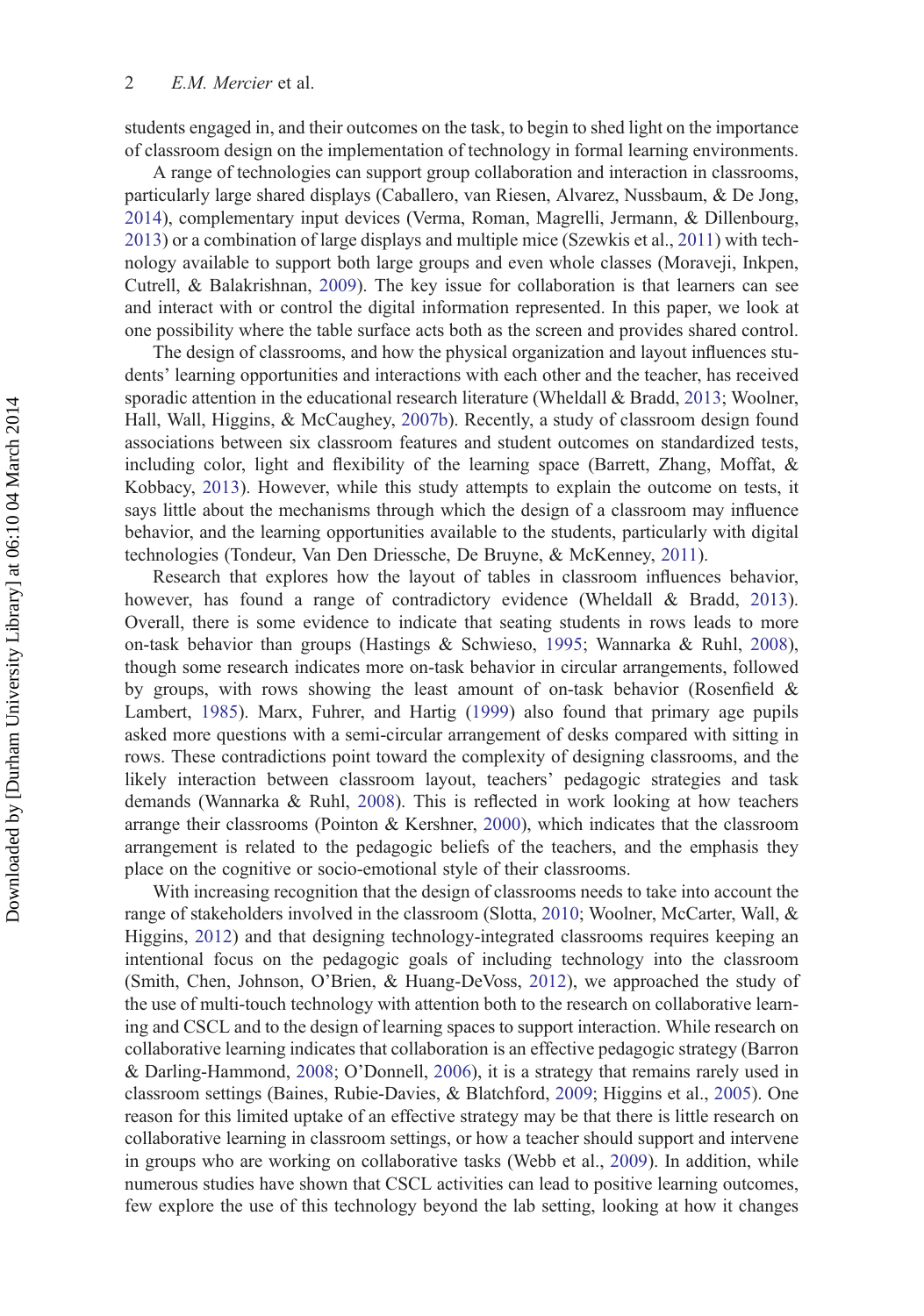when implemented in classrooms (Roschelle, Rafanan, Estrella, Nussbaum, & Claro, [2010\)](#page-20-0). To begin to address these issues, the project described in this paper aimed not just to understand how multi-touch tables can be used by isolated groups of students, but also to look at the technology within the classroom setting. In this paper, specifically, we examine how the placement of the technology within the classroom may influence the group interactions and learning outcomes. We hypothesized that changes to the configuration of the classroom would influence the way group members interacted with each other and their success on the math problems they were working on.

The development of multi-touch interactive surfaces provides new opportunities for computer-supported collaboration in classrooms (Dillenbourg & Evans, [2011;](#page-19-0) Higgins et al., [2011\)](#page-20-0). Large horizontal multi-touch screens allow multiple participants to interact directly with the content, rather than using a mouse or keyboard, which reduces reliance on a single input device. In collaborative groups, this should reduce the need to negotiate the control of the input device, allowing more equitable participation and greater ability to focus on the task rather than coordinating roles.

While research on this particular technology for educational uses is still in its infancy, preliminary evidence from studies with children indicate that multi-touch tables can support joint attention and more interactive discussion when compared with paper-based versions of the same activity (Higgins, Mercier, Burd, & Joyce-Gibbons, [2012](#page-20-0)). Research also indicates that, when compared with single-touch conditions, the use of a multi-touch table is associated with more task-focused and less process-focused conversation (Harris et al., [2009\)](#page-19-0). Additionally, work with adult teams indicates that using a multi-touch table led to a better performance and more equitable collaboration than a comparison paper-based condition (Buisine, Besacier, Aoussat, & Vernier, [2012\)](#page-19-0). Taken together, these findings indicate that multi-touch technology may increase the attention to the problem and equity of participation in collaborative groups, suggesting that they have significant potential for supporting collaborative learning activities.

This study was one of a series conducted in a lab classroom specifically developed to investigate the use of multi-touch tables for collaborative learning in a classroom setting [\(Figure 1\)](#page-6-0). The classroom contains four sit-to-use student tables, which are networked to connect to each other, to the teacher's orchestration desk and to the interactive whiteboard.

The multi-touch tables are rear-projection tables that were built to allow the user to put their legs under the table, and as such, the projector within the table is located on one side of the table, which leads to a triangle of solid space on one side of the table, making this side too awkward to sit at. The tables can, therefore, be used from three sides, with an obvious front of the table that is not suitable for use. This is similar to the way that tables are commonly organized in primary or elementary classrooms with groups of pupils sitting around the tables but with one side of the table kept free so that no one has their back to the teacher (Woolner et al., [2007b](#page-21-0)). This arrangement is also thought to facilitate transitions between whole-class and group work sections of a lesson (Galton, Hargreaves, Comber, Wall, & Pell, [1999;](#page-19-0) Wheldall & Bradd, [2013](#page-21-0)) as it is believed to be easier for the teacher to gain the attention of groups as they are working. The hardware was developed with the support of Evoluce (Hallbergmoos, Germany) and the manufacture of the tables used to house the technology by Ness Furniture Limited (Croxdale, Durham, UK), who are experienced school furniture designers and manufacturers and provided advice on the table height and dimensions to ensure that they were suitable for upper primary school pupils (8–12 year-olds) to use.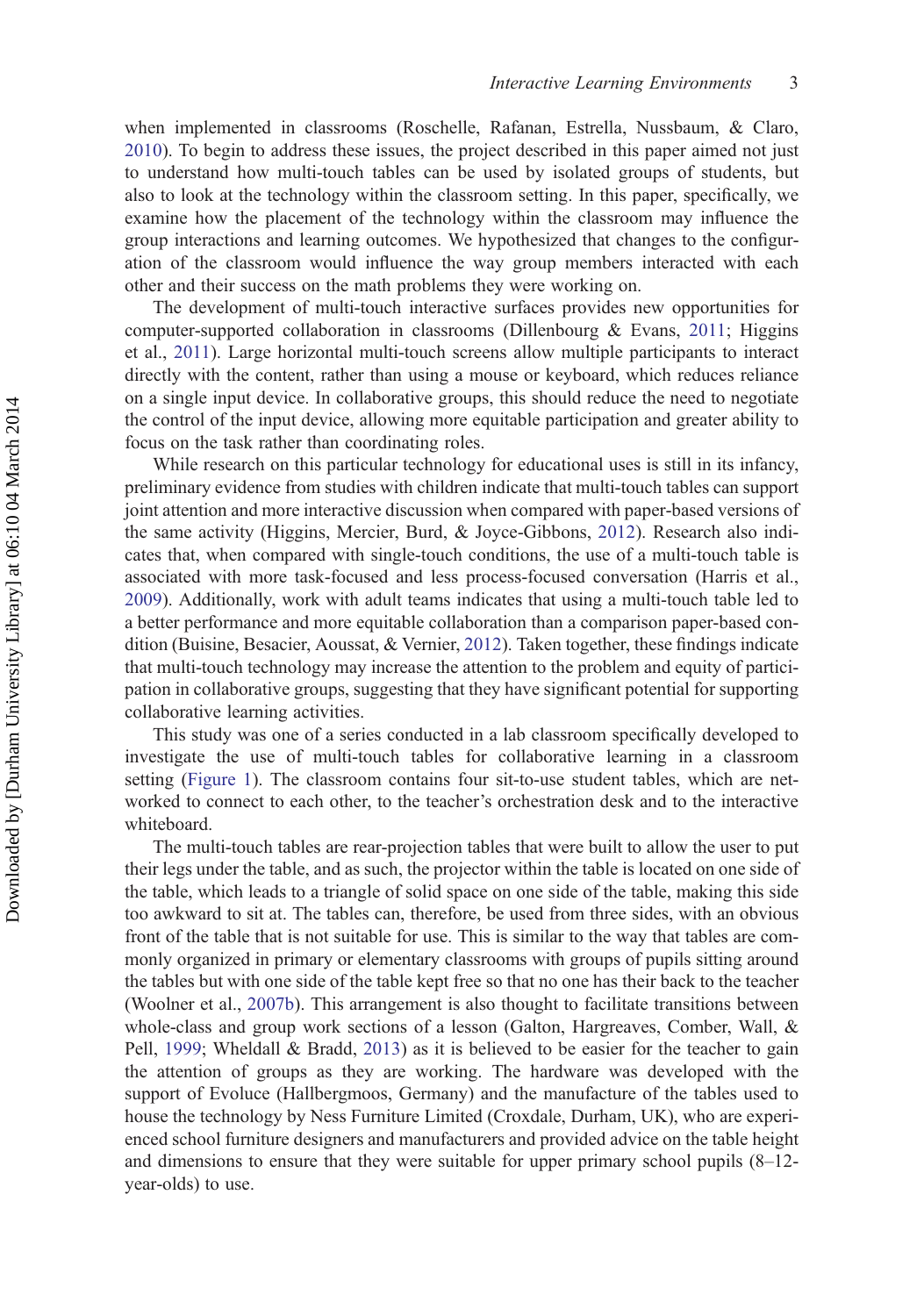<span id="page-6-0"></span>

Figure 1. The multi-touch classroom.



Figure 2. Centered classroom configuration.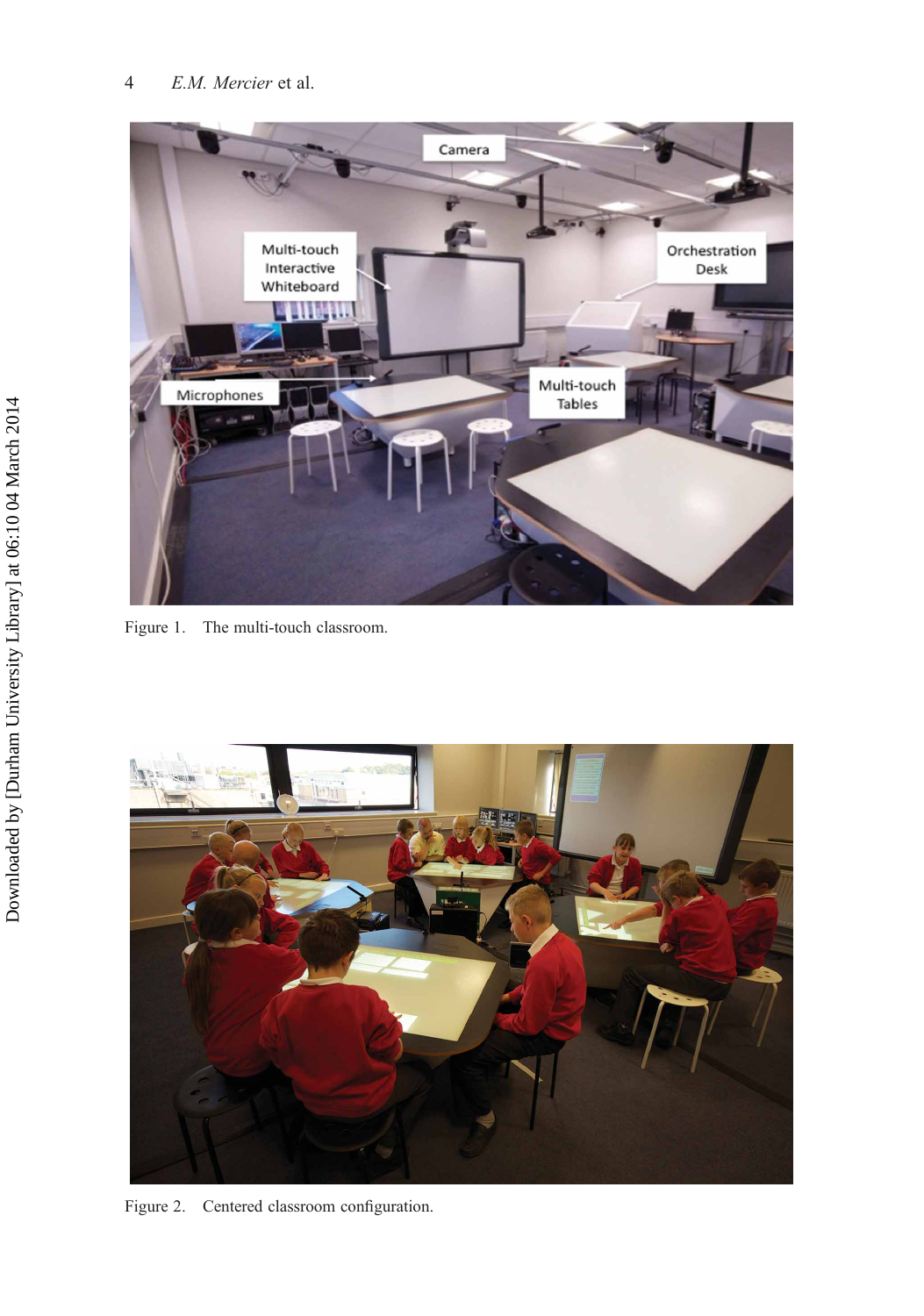

Figure 3. Traditional classroom configuration.

During the first half of the study, the classroom was organized so that the front of the tables were facing the center of the room forming a circle of the tables (see [Figure 2:](#page-6-0) The centered configuration). For the second half of the study, the front of the tables faced the interactive whiteboard, creating a more traditional classroom environment (see Figure 3: The traditional configuration). One of the aims of the overarching project was to explore pedagogical and technological designs which ease the transition between teacher-centric and student-centric interactions. Three classes were, therefore, taught in each configuration to allow us to examine if the position of the tables influences how the students interacted during the collaborative activities and whether there were differences in the outcomes of the tasks. As discussed above, previous research on classroom seating arrangements indicated that such changes may indeed influence interaction and task success (Hastings & Schwieso, [1995;](#page-19-0) Wheldall & Bradd, [2013](#page-21-0)). A study funded by the Design Council (Woolner, Hall, Wall, & Dennison, [2007a\)](#page-21-0) had noted some of the potential advantages and challenges of a circular arrangement in their exploration of a 360° classroom.

#### Research questions

The aim of this study was to examine whether the physical configuration of the tables in a multi-touch classroom influenced the interactions and outcomes of groups of students engaged in collaborative learning activities. This aim was formalized in terms of examining whether the students' time on task, their progress and success in completing the tasks, and the duration and frequency of the teachers' and students' talk was different in different physical configurations. The intention was, therefore, to focus on any changes in students' behaviors and overall participation in the tasks, as well as any influence on the groups' outcomes which resulted from their collaboration.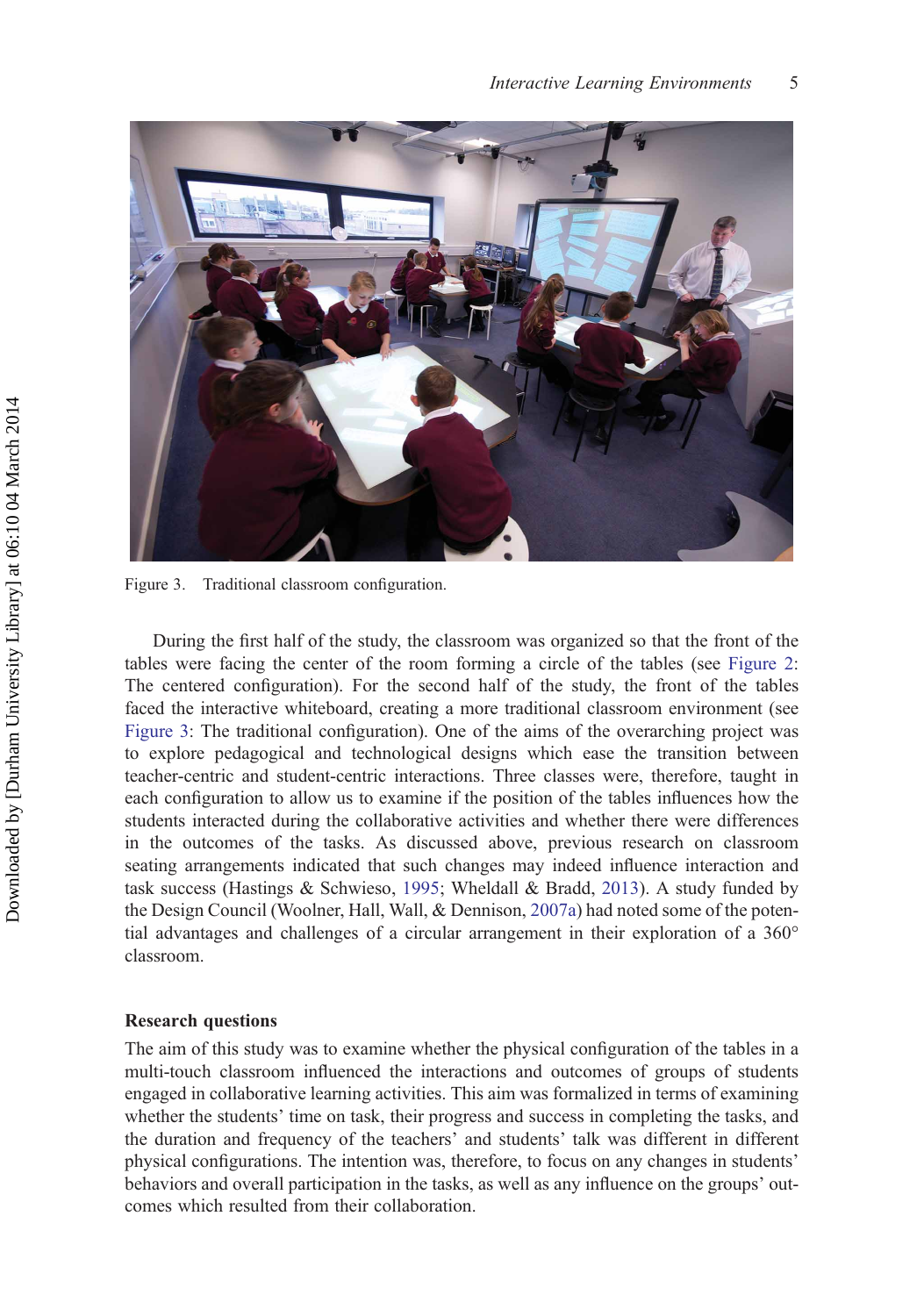# Methods

#### Design

A between-groups (classes) design was used for this study, with half of the classes taught in each of the two room configuration conditions (three in the centered and three in the traditional configuration).

#### **Participants**

Participants were 96 students in their final year of primary school in England (mean age 10.58 years;  $SD = 0.39$  years). They were recruited from six local primary schools during the 2010–2011 academic year.

There were 48 male and 48 female students in the sample. Participants were brought to the lab in groups of 16 – eight males and eight females. In each condition, two schools worked in same-gender groups, while one school worked in mixed gender groups (two male and two female students per group).

Students from one class in each of six schools were invited to participate in the study. All the schools who participated are ranked as average, or just below average, on national tests of academic achievement in England. For each of the schools, two or three of the research team went to their classrooms and led the pupils through a number of mysteries and showed photographs and video of the multi-touch classroom. Parental consent forms were distributed, and teachers selected the students to attend from those who returned consent forms. Teachers were asked to select randomly eight male and eight female children to attend. Return rates of consent forms were very high in all schools.

### The task

The tasks used for this study were based on a "mystery" framework activity. One goal of framework activities is that they provide a similar structure to tasks, so that students and teachers can become familiar with them, and then different content can be added, allowing for the exploration of the use of the multi-touch classroom, while holding the underlying task design relatively constant. The mysteries framework activities were based on a pedagogical strategy created for the development and assessment of complex thinking in schools (Leat & Higgins, [2002\)](#page-20-0). During mystery tasks, groups of students are given a question and clues that they need to sort through to solve the question. Mysteries are designed to be openended, with the clues pointing to multiple possible answers, but the framework can also be used for problems which have a single right answer.

Three mathematics problems are the focus of this study, all of which had a single correct answer. The first task, Sneaky Sydney, required the application of mathematical knowledge to eliminate all but the correct answer, finding the answer to which hotel room a stolen statue was hidden in (e.g. "The room number does not contain the digit three"; "The room number is a multiple of five"). In the second activity, Waltzer, the groups needed to order the clues, working through a series of calculations in the correct order to determine how much it would cost a fairground owner to provide prizes to every 10th person who went on the Waltzer in one day. The final task, Dinner Disasters, was a logic problem, where five fictional children needed to be matched with their food of choice after the school lunch trays had been mixed up. The format and content of the tasks was discussed with each of the teachers who confirmed that these were appropriate activities for their students and typical of the kinds of tasks undertaken in the English National Curriculum.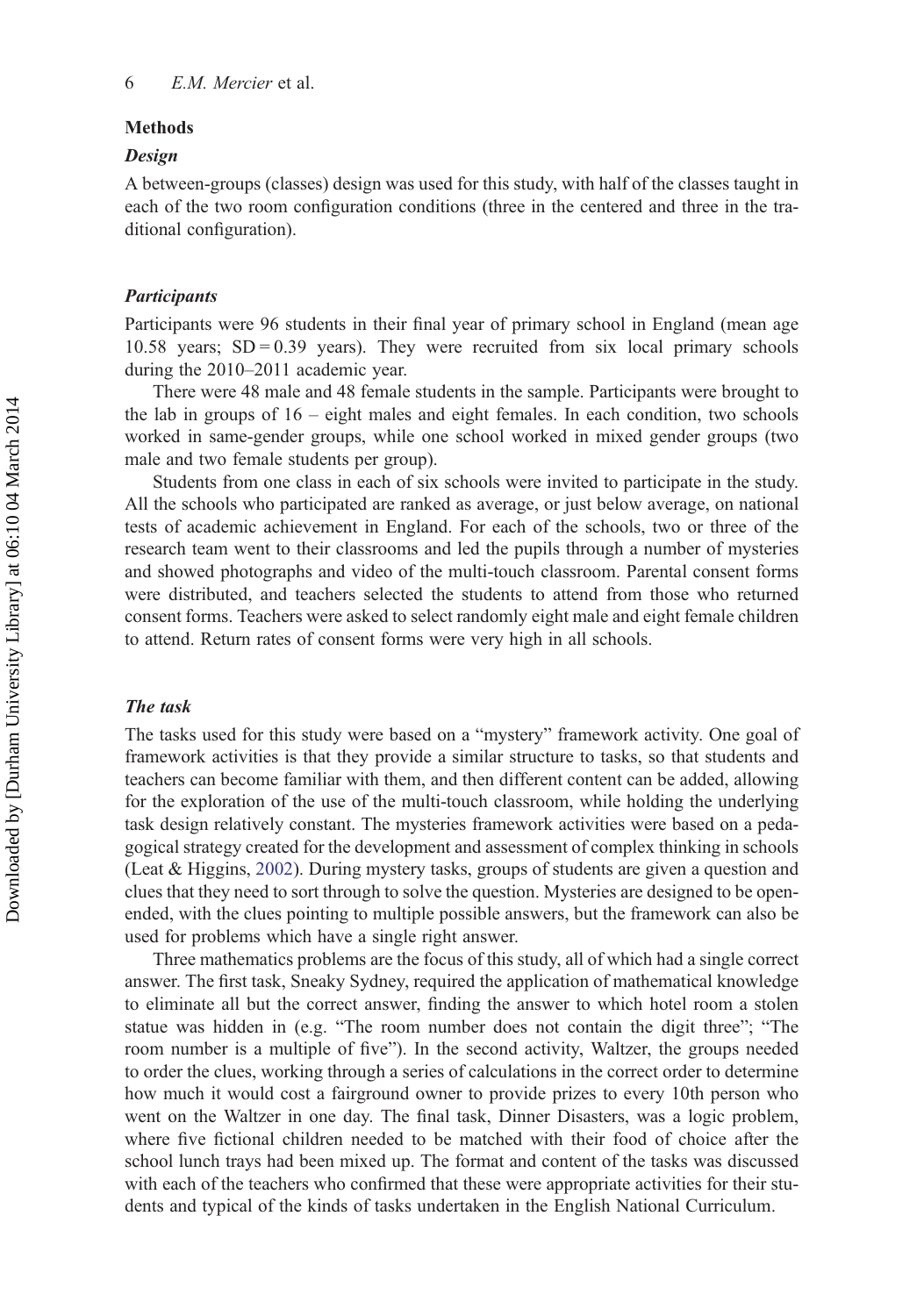![](_page_9_Picture_1.jpeg)

Figure 4. Screen shot of beginning and end of a mystery.

The task design supports collaboration and interaction between students (Leat & Higgins, [2002](#page-20-0)) and the level of challenge of the task is set so that one child cannot easily solve the problems, ensuring collaboration and interaction (Higgins et al., [2012\)](#page-20-0). Similar paper-based versions of the activities are commonly used by elementary school teachers in the UK; for a full description of the task structure, see Higgins, [2001](#page-19-0) (Chapter 5).

Clues were presented on digital "pieces of paper," which were placed in a pile in the center of the screen, while the question appeared at the top of the screen (Figure 4). The digital paper could be moved like normal paper to change the orientation or the location on the screen; the size could also be changed, allowing the groups to enlarge the clues to support joint attention, and to decrease the size of the clues they did not deem to be important. A discussion of the differences between paper-based and digital versions of these collaborative tasks can be found in an earlier study (Higgins et al., [2012\)](#page-20-0).

## Procedure

Groups of 16 students were brought to the lab classroom on the day of the study. Students were asked to sit in either mixed it or same-gender groups depending on the condition. Students were then led through a series of activities to help them become familiar with using the multi-touch tables. They then completed a divergent history mystery, which had a similar organizational and presentational structure to the mathematics activities described in this paper, although it did not have a single correct answer. After completing the history task, the students were given a brief break, before returning to the multi-touch classroom to work on the math activities.

Two members of the research team taught in the multi-touch classroom. Each taught three of the six groups (two in one room configuration condition, and one in the other). Both had extensive primary school teaching experience and were familiar with the mysteries tasks and the technology and orchestration tools in the multi-touch classroom.

For each of the three tasks, the teacher introduced the question while standing at the teacher's orchestration desk at the front of the room. They then sent the question and clues to each of the student tables, using tools built into the orchestration desk, and instructed the students to start working on the task. The teachers moved about the room during the activity, monitoring the groups' progress and intervening to help when necessary.

The multi-touch classroom was designed to allow the teacher to take screen shots of the student tables, and project them to the shared interactive whiteboard. The teachers could choose to use this feature both during and at the end of the activity, projecting one of the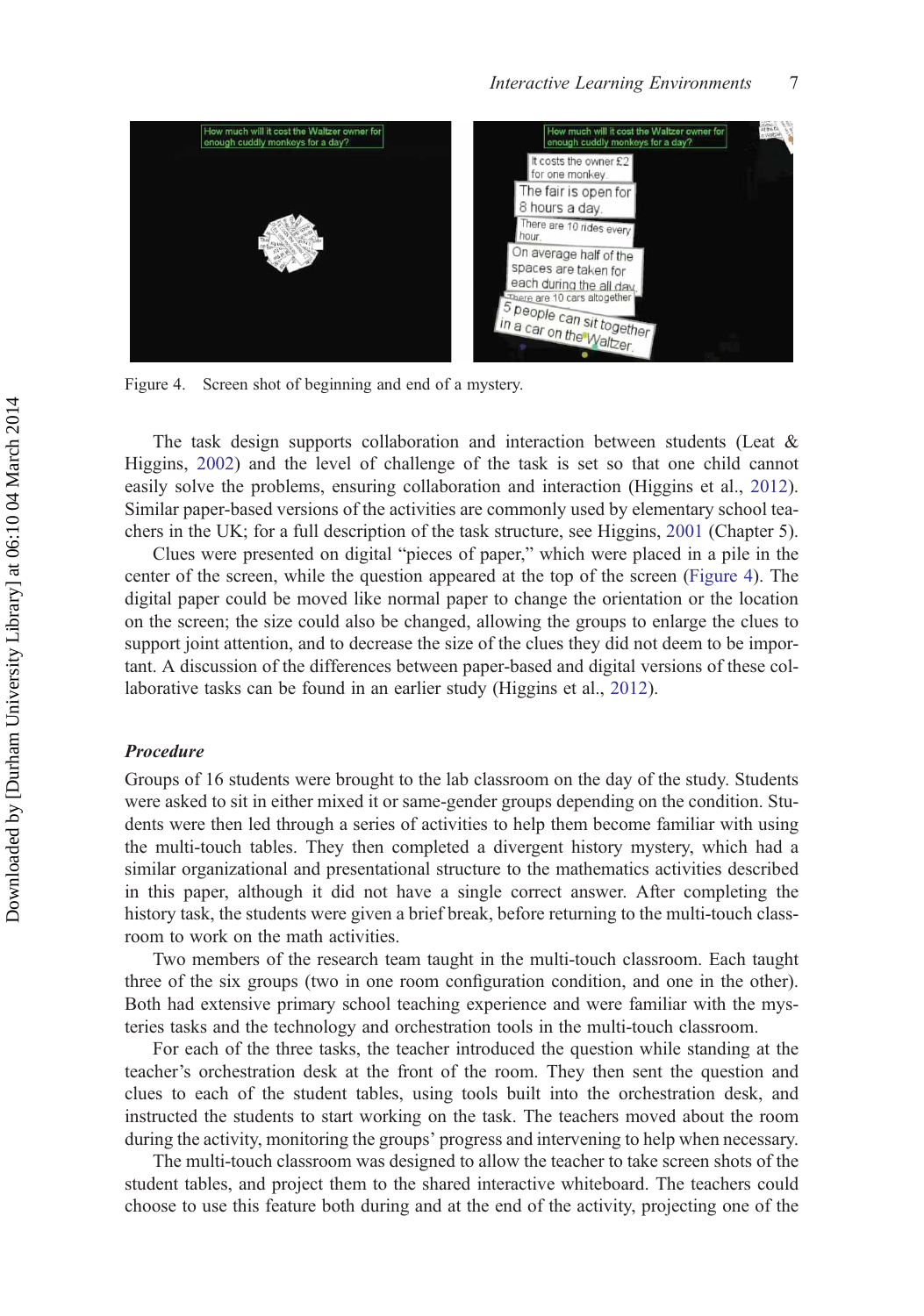screens from the students' tables to facilitate whole-class conversation about the task. This was used by teachers during the tasks, to check that all groups were solving the problem correctly, and at the end of the task, for groups to explain how they had come to a particular solution. Teachers selected when to stop the activity, usually when some, but not all, of the groups, have found the solution.

## **Data**

The multi-touch classroom was designed for data collection of group interaction, with 10 video cameras embedded in the lab ceiling. Two of each of the eight traditional cameras collect data from each table, and two fishbowl cameras were placed in the corners of the room, to gather data from the whole classroom. Audio from the tables was collected using a directional microphone, embedded in each table, and the teacher wore a radio microphone. Screen capture software was used to collect the content of the student and teacher tables.

Each video was imported into an analysis tool developed by the project team. Video, audio and screen data were synchronized and the data were transcribed. The analysis tool was created to allow for both timeline and playscript views of the transcript. Analysis was conducted using the timeline view of the transcripts with the video.

## Coding of data

## Time on task

The length of time that each task took as well as the amount of time spent in small group and whole-class discussion were calculated from the videos for each of the six schools.

## Progress on task

Progress on solving the task was coded using a four-level coding scheme, to identify groups who made no progress, little progress, some progress and successfully solved the problem (see Table 1 for definitions). Two authors coded two groups' attempts at each of the three tasks, with a reliability of 83% across the six transcripts.

# Duration and frequency of teacher and student talk

When the timeline transcript is exported, data on the number and length of utterances for each participant can be extracted. These data were used to examine differences in the frequency of

| Title            | Description                                                                                                                                                                                                                                                                                                                                                                            |
|------------------|----------------------------------------------------------------------------------------------------------------------------------------------------------------------------------------------------------------------------------------------------------------------------------------------------------------------------------------------------------------------------------------|
| No progress      | No attempt to engage with the task or extremely limited engagement confined to<br>sporadic reading of clues by one or more group members                                                                                                                                                                                                                                               |
| Some<br>progress | Two or more group members read clues. Little structure when sharing clues, e.g. turn-<br>taking. Calculations based on erroneous reasoning (such as taking numbers in<br>clues out of context and using them in calculations). Only single step relevant<br>calculations. Group makes little progress toward solving the problem beyond<br>reading the clues and single step reasoning |
| Good<br>progress | Coherent attempts by two or more group members to read and use clues. Multi-step<br>calculations and reasoning to try and solve the problem but final solutions are not<br>reached                                                                                                                                                                                                     |
| Successful       | Two or more group members solve problem                                                                                                                                                                                                                                                                                                                                                |

|  | Table 1. Definitions of progress on the task. |  |  |  |  |
|--|-----------------------------------------------|--|--|--|--|
|--|-----------------------------------------------|--|--|--|--|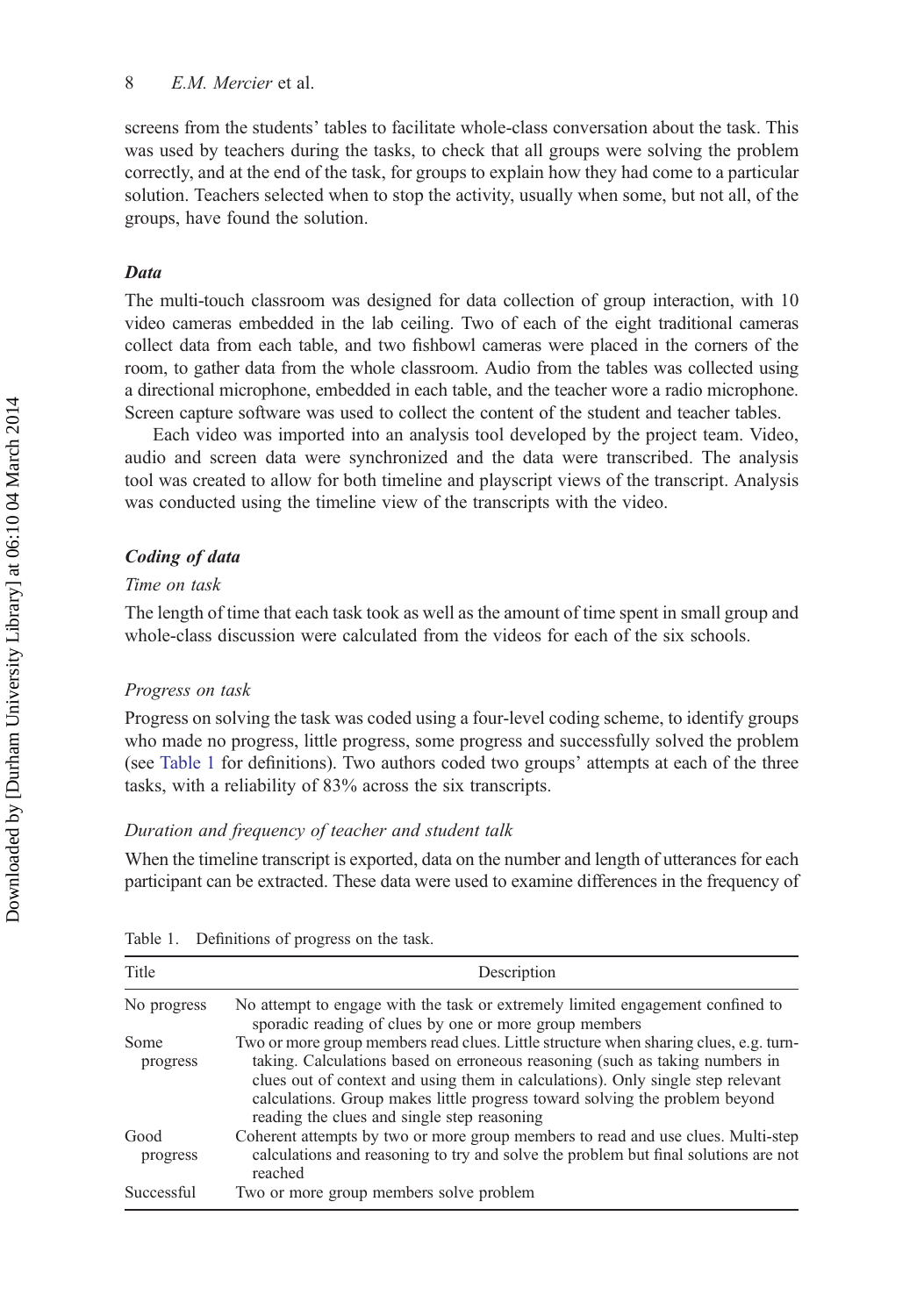utterances and duration of talk that occurred during the task for both students and teachers. Number of turns and duration of student talk were calculated at the student level.

## Off-task conversation

Off-task conversation was defined as any utterance that was not related to the content of the task or the collaborative process. All transcripts were coded for off-topic conversation using the time-line view of the transcript. Number of turns, and duration of off-topic talk, was calculated at the group level due to the relatively low amount of off-topic talk in some groups.

#### On-task conversation

The number of on-task turns was calculated by subtracting the total number of off-topic turns per group from the total number of turns per group. The duration of on-task talk was calculated by subtracting the total duration of off-topic conversation per group from the total duration of talk per group. On-task talk, in this context, indicates some level of collaborative interaction as this had to relate to utterances about the content of the task or the collaborative process.

#### **Results**

#### Time on task

The length of time that each task took was calculated by using the video recording to identify the length of time between when the teacher started talking about each of the three math tasks and when the teacher indicated that the discussion of the task was finished. The time students spent working as small groups, and the time spent in whole-class discussion was also calculated from the video.

The mean length of each task was  $7.67$  min (SD = 2.18). In the centered classroom, the mean length of task was  $8.38$  min (SD = 2.71), while the mean length of task in the traditional room was  $6.95$  min (SD = 1.28). A multivariate analysis of variance (MANOVA) was conducted to examine whether there were differences in the total length of the class, the amount of time spent in small groups or whole-class discussions, depending on the teacher or the room configuration. Results indicated that the main effects of configuration and teacher were not statistically significant, and the interaction effect was not significant. See Table 2 for details.

Across the three tasks and six schools, six tasks were interrupted by the teacher for a mini plenary, while the other 12 tasks were completed without a mini plenary. As can be

|                  |                    | Df    | F     | $\boldsymbol{p}$ | $\eta^{\cdot}$ |
|------------------|--------------------|-------|-------|------------------|----------------|
| Total time       | Room configuration | 1, 14 | 1.63  | .222             | .105           |
|                  | Teacher            | 1, 14 | 0.004 | .949             | .000           |
|                  | Room*teacher       | 1, 14 | 0.021 | .887             | .002           |
| Group time       | Room configuration | 1, 14 | 0.305 | .589             | .021           |
|                  | Teacher            | 1, 14 | 0.063 | .806             | .004           |
|                  | Room*teacher       | 1, 14 | 0.029 | .868             | .002           |
| Whole-class time | Room configuration | 1, 14 | 3.312 | .09              | .191           |
|                  | Teacher            | 1, 14 | 0.203 | .659             | .014           |
|                  | Room*teacher       | 1, 14 | 0.005 | .945             | .000           |

Table 2. MANOVA of effect of teacher and room configuration on time on task.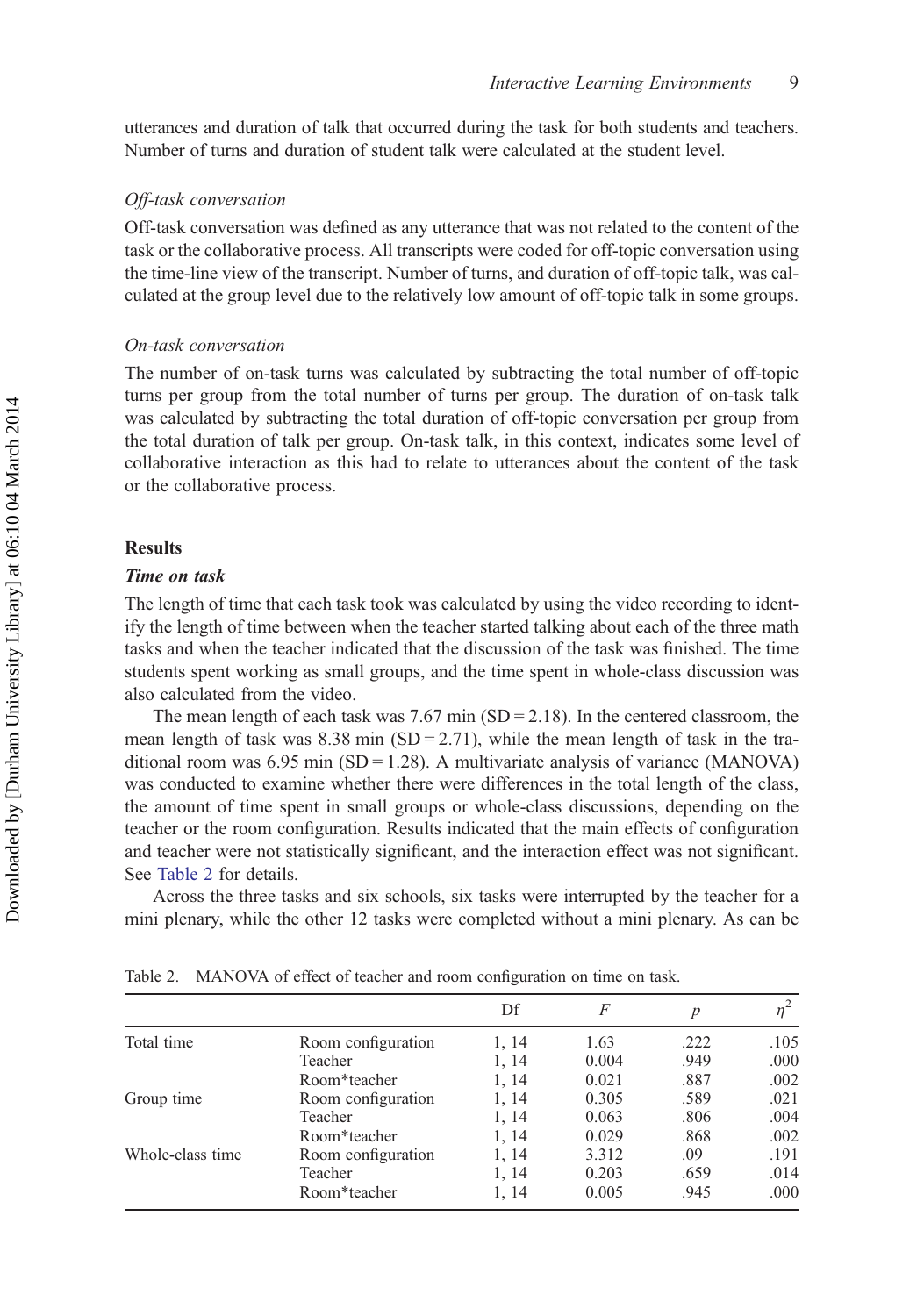|                  | Centered | Traditional |
|------------------|----------|-------------|
| Sneaky Sydney    |          |             |
| Waltzer          |          |             |
| Dinner Disasters |          |             |

<span id="page-12-0"></span>Table 3. Number of classes who had mini plenaries in each task.

seen from Table 3, there is no apparent relationship between room configuration and task, in when the mini plenaries occurred.

#### Progress through task

The progress groups made through the tasks were coded into four categories, ranging from no progress to success. Of the 72 attempts at tasks (3 tasks for each of the 24 groups), only 6 showed no progress, while 28 were categorized as successful. Twenty showed little progress and 18 showed good progress. Table 4 shows the categorization of progress by task and room configuration.

Chi-square analysis indicates that there is no statistical difference in the distribution of success categories for Sneaky Sydney,  $\chi^2$  (N = 24) = 4.74, p = .19, or for Dinner Disasters  $\chi^2$  (N = 24) = 5.37, p = .15. However, the distribution approached statistical significance for the Waltzer task,  $\chi^2$  (N = 24) = 7.77, p = .051, with more groups showing good progress or completing the task in the traditional configuration than in the centered configuration. Chisquare analysis also indicated no differences in success based on gender groupings (all male, all female or mixed gender) for any of the three tasks.

## Teacher talk

As two members of the research team taught three classes each, analysis was conducted to examine whether there were difference in the duration of talk and number of turns across teachers. A MANOVA was conducted with duration of teacher talk and number of teacher turns as the dependent variable, and teacher as the independent variable. Results indicated that the main effect of teacher was significant for number of turns,  $F(1, 16) = 3.56$ , p  $<$  0.05,  $\eta^2$  = 0.01, while the main effect of teacher on duration of talk was not significant, F  $(1, 16) = .79$ ,  $p = .39$ ,  $\eta^2 = .05$ . This indicates that while both teachers spent a similar amount of the class time talking, their speech patterns are different, with one teacher

|                  | No progress | Little progress | Good progress | Successful |
|------------------|-------------|-----------------|---------------|------------|
|                  |             | Centered        |               |            |
| All tasks        |             | 15              |               |            |
| Sneaky Sydney    |             |                 |               |            |
| Waltzer          |             |                 |               |            |
| Dinner Disasters |             |                 |               |            |
|                  |             | Traditional     |               |            |
| All tasks        |             |                 | 14            | 16         |
| Sneaky Sydney    |             |                 |               |            |
| Waltzer          |             |                 |               |            |
| Dinner Disasters |             |                 |               |            |

Table 4. Distribution of success categories by task and room configuration.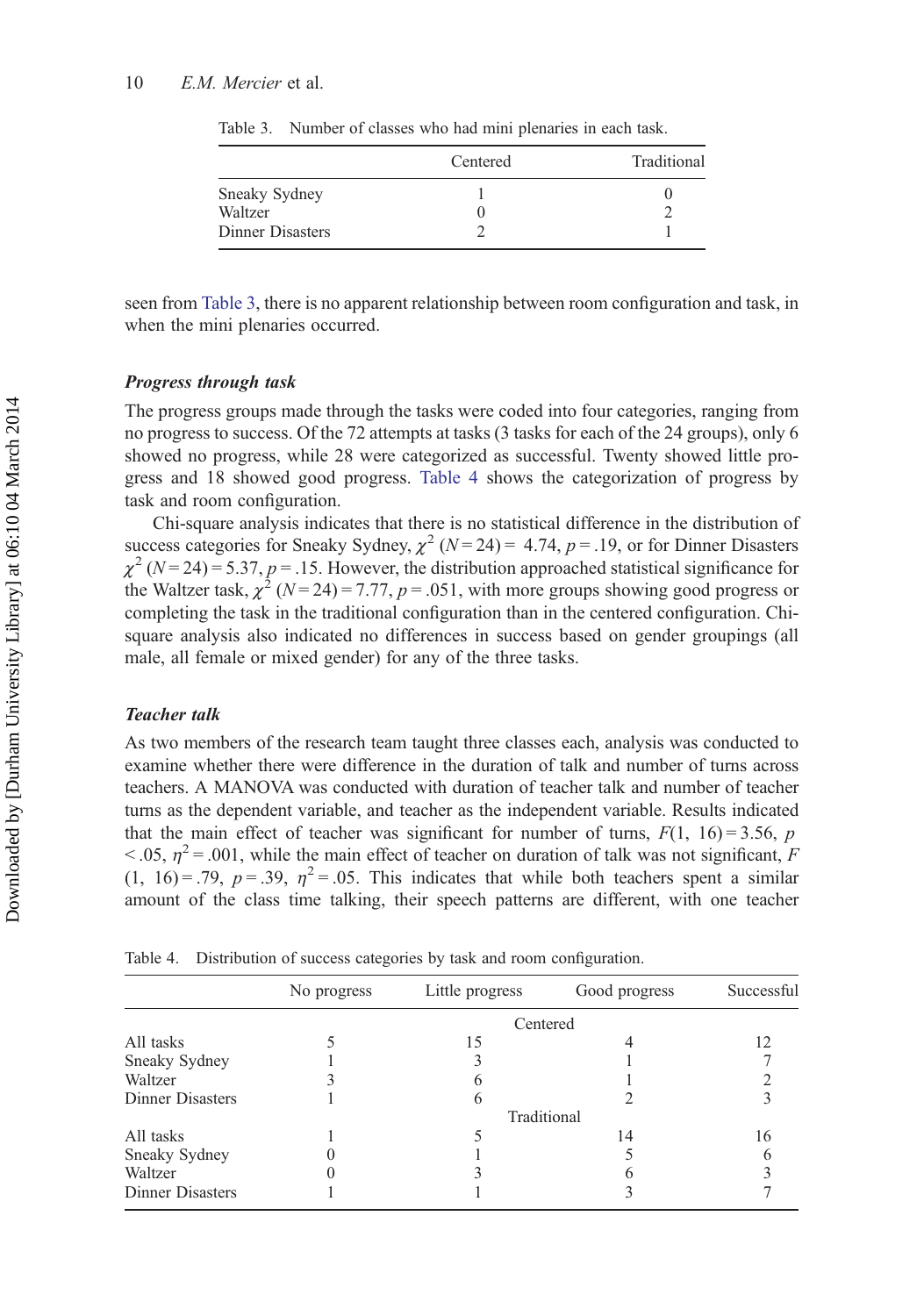|                         | Number of turns |           |             | Duration in seconds |
|-------------------------|-----------------|-----------|-------------|---------------------|
|                         | Mean            | <b>SD</b> | Mean        | <b>SD</b>           |
|                         |                 |           | Centered    |                     |
| All tasks               | 132.67          | 22.19     | 797.55      | 174.98              |
| Sneaky Sydney           | 34.67           | 8.50      | 195.76      | 69.74               |
| Waltzer                 | 58.67           | 17.67     | 336.65      | 117.92              |
| Dinner Disasters        | 39.33           | 5.86      | 265.14      | 53.77               |
|                         |                 |           | Traditional |                     |
| All tasks               | 93.33           | 43.84     | 764.62      | 153.18              |
| Sneaky Sydney           | 25              | 12.77     | 189.73      | 80.41               |
| Waltzer                 | 33.33           | 12.22     | 314.84      | 35.63               |
| <b>Dinner Disasters</b> | 35              | 21.66     | 260.05      | 81.29               |

Table 5. Number of teacher turns and time speaking in seconds.

making shorter, more frequent utterances, and the other speaking in longer utterances. Thus, while the speech patterns of the teachers were different, the fact that they spoke for similar amounts of time allowed for the classroom data from both teachers to be compared. This is consistent with other studies of teacher talk in primary classrooms (Galton et al., [1999](#page-19-0)) and with interaction studies of classroom technology use in primary or elementary schools, such as the use of interactive whiteboards (Smith, Hardman, & Higgins, [2006](#page-20-0)).

To determine whether there were differences in the amount the teacher talked during the class depending on configuration, the data from the transcript on number of turns and duration of talk were examined. A MANOVA was conducted with number of turns and duration of talk in seconds as the dependent variable; room configuration and task were independent variables.

Results indicated that the main effect of room configuration was not significant for number of turns,  $F(1, 12) = 3.87$ ,  $p = .07$ ,  $\eta^2 = .24$ . The main effect of task was also not significant,  $F(2, 12) = 1.97$ ,  $p = .18$ ,  $p^2 = .25$ . The room configuration by task interaction was not significant,  $F(2, 12) = 0.89$ ,  $p = .44$ ,  $\eta^2 = .13$ .

Results also indicated that the main effect of room configuration was not significant for the duration of talk,  $F(1, 12) = .09$ ,  $p = .77$ ,  $\eta^2 = .007$ . However, the main effect of task was significant,  $F(2, 12) = 4.43$ ,  $p < .05$ ,  $\eta^2 = .424$ , with more seconds of talk during Waltzer, followed by Dinner Disasters and then Sneaky Sydney. The room configuration by task interaction was not significant,  $F(2, 12) = 0.02$ ,  $p = .978$ ,  $\eta^2 = .004$ . See Table 5 for details of the means.

#### Total student talk

To determine whether there were differences in the amount of student talk during the tasks depending of the room configuration, the transcript data on number of turns and duration of talk in seconds for each participant were examined. A MANOVA was conducted with number of turns, and talk in seconds was the dependent variable; room configuration and task were independent variables.

Results indicated that the main effect of room configuration was significant for number of turns,  $F(1, 282) = 9.67$ ,  $p < .05$ ,  $\eta^2 = .03$ , with more turns in the centered than the traditional room configuration. The main effect of task was also significant,  $F(2, 282) = 9.5$ ,  $p < .001$ ,  $\eta^2 = .06$ . The room configuration by task interaction was not significant,  $F(2)$ ,  $282$ ) = 1.61,  $p = .202$ ,  $\eta^2 = .01$ .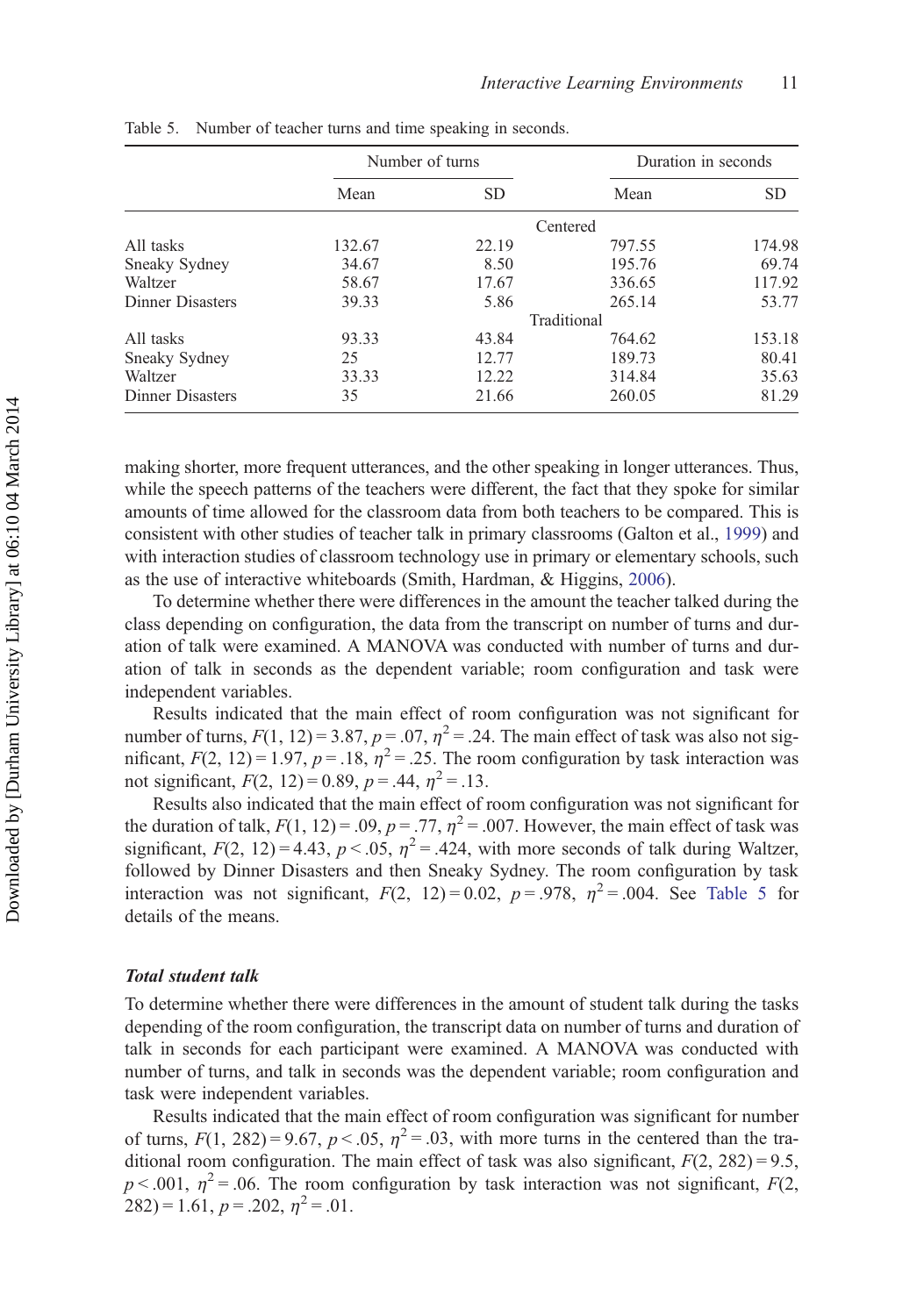#### 12 E.M. Mercier et al.

|                  | Number of turns |           |             | Duration in seconds |
|------------------|-----------------|-----------|-------------|---------------------|
|                  | Mean            | <b>SD</b> | Mean        | <b>SD</b>           |
|                  |                 |           | Centered    |                     |
| All tasks        | 24.67           | 14.41     | 63.93       | 41.70               |
| Sneaky Sydney    | 19.15           | 10.73     | 48.07       | 31.36               |
| Waltzer          | 29.50           | 13.46     | 75.42       | 43.15               |
| Dinner Disasters | 25.38           | 16.73     | 68.30       | 45.11               |
|                  |                 |           | Traditional |                     |
| All tasks        | 20.37           | 9.27      | 53.96       | 32.27               |
| Sneaky Sydney    | 18.13           | 8.16      | 46.63       | 20.63               |
| Waltzer          | 22.48           | 8.47      | 54.65       | 30.98               |
| Dinner Disasters | 20.50           | 10.66     | 60.60       | 41.02               |

Table 6. Number of student turns and duration of talk in seconds.

Results also indicated that the main effect of room configuration was significant for the duration of talk in seconds,  $F(1, 282) = 5.4$ ,  $p < .05$ ,  $\eta^2 = .02$ , with more talk in the centered than the traditional room configuration. The main effect of task was also significant,  $F(2, 282) = 7.32$ ,  $p = .001$ ,  $\eta^2 = .05$ . The room configuration by task interaction was not significant,  $F(2, 282) = 1.76$ ,  $p = .173$ ,  $\eta^2 = .01$ . Descriptive statistics are presented in Table 6.

## Student off-topic talk

To determine whether there were differences in the amount of off-topic talk during the tasks, depending of the room configuration, the student interactions were coded for evidence of off-topic talk, using the timeline analysis software and the export of the frequency and duration of off-topic utterances. Due to the smaller amounts of off-topic talk, the total number and duration of utterances are calculated at the group level  $(N = 1)$ 24 groups). A MANOVA was conducted with number of off-topic turns and duration of off-topic talk in seconds as the dependent variable; room configuration and task were independent variables.

Results indicated that the main effect of room configuration was not significant for number of off-topic turns,  $F(1, 66) = 3.29$ ,  $p = .07$ ,  $\eta^2 = .05$ . The main effect of task was significant for number of off-topic turns,  $F(2, 66) = 5.19$ ,  $p < .01$ ,  $\eta^2 = .14$ . The room configuration by task interaction was not significant for number of off-topic turns,  $F(2, 66)$  = 1.2,  $p = .31$ ,  $\eta^2 = .04$ .

Results also indicated that the main effect of room configuration was not significant for the duration of off-topic talk in seconds,  $F(1, 66) = 2.95$ ,  $p = .09$ ,  $\eta^2 = .04$ . The main effect of task was significant,  $F(2, 66) = 4.61$ ,  $p < .05$ ,  $\eta^2 = .12$ . The room configuration by task interaction was not significant,  $F(2, 66) = 0.99$ ,  $p = .38$ ,  $\eta^2 = .03$ . Descriptive statistics are presented in [Table 7](#page-15-0).

#### On-topic talk

The number of on-topic turns and duration of on-topic talk were examined to determine if there were differences in the amount of on-task conversation during the tasks across the room configuration conditions. This analysis was conducted at the group level. A MANOVA was conducted with number of on-topic turns and duration of on-topic talk in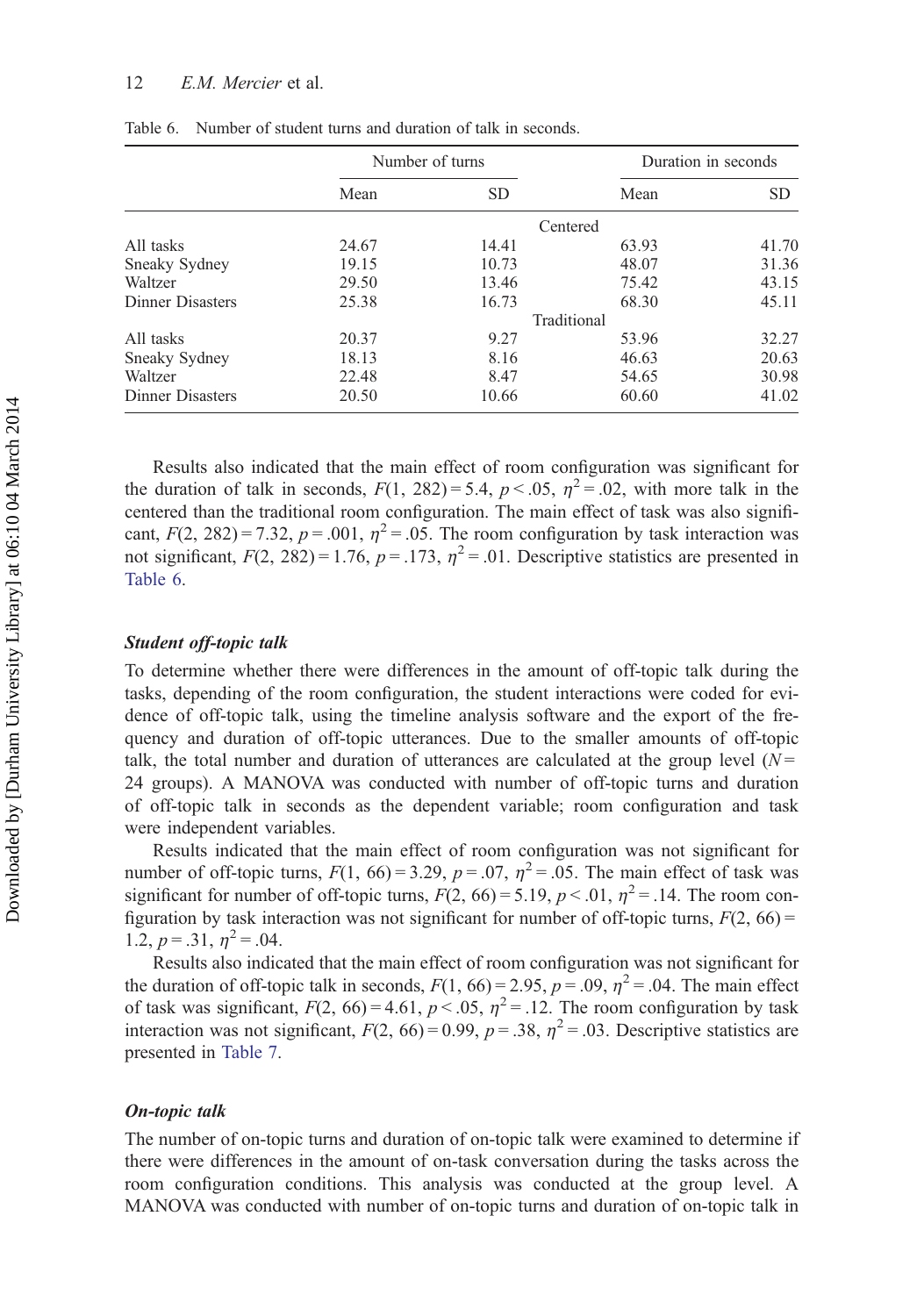|                  | Number of turns |           |             | Duration in seconds |
|------------------|-----------------|-----------|-------------|---------------------|
|                  | Mean            | <b>SD</b> | Mean        | <b>SD</b>           |
|                  |                 |           | Centered    |                     |
| All tasks        | 14.94           | 18.04     | 34.83       | 40.78               |
| Sneaky Sydney    | 5.33            | 6.61      | 13.58       | 16.26               |
| Waltzer          | 23.67           | 24.7      | 50.74       | 56.53               |
| Dinner Disasters | 15.83           | 14.03     | 40.83       | 32.11               |
|                  |                 |           | Traditional |                     |
| All tasks        | 8.97            | 10.66     | 21.41       | 27.65               |
| Sneaky Sydney    | 4               | 4.75      | 9.09        | 10.88               |
| Waltzer          | 10.58           | 11.39     | 21.76       | 26.22               |
| Dinner Disasters | 12.33           | 12.94     | 33.36       | 36.13               |

<span id="page-15-0"></span>Table 7. Number of off-topic turns and duration of off-topic talk in seconds.

Table 8. Number of on-topic turns and duration of on-topic talk in seconds.

|                  | Number of turns |           |             | Duration in seconds |
|------------------|-----------------|-----------|-------------|---------------------|
|                  | Mean            | <b>SD</b> | Mean        | <b>SD</b>           |
|                  |                 |           | Centered    |                     |
| All tasks        | 83.75           | 36.18     | 220.87      | 94.46               |
| Sneaky Sydney    | 71.25           | 25.55     | 178.69      | 70.29               |
| Waltzer          | 94.33           | 24.07     | 250.95      | 79.91               |
| Dinner Disasters | 85.67           | 51.34     | 232.99      | 118.21              |
|                  |                 |           | Traditional |                     |
| All tasks        | 72.5            | 25.19     | 194.44      | 54.39               |
| Sneaky Sydney    | 68.5            | 18.3      | 177.42      | 17.03               |
| Waltzer          | 79.33           | 24.73     | 196.84      | 62.67               |
| Dinner Disasters | 69.67           | 31.56     | 209.05      | 68.11               |

seconds as the dependent variable; room configuration and task were independent variables. Descriptive statistics are presented in Table 8.

Results indicated that the main effect of room configuration was not significant for number of on-topic turns,  $F(1, 66) = 2.35$ ,  $p = .13$ ,  $\eta^2 = .03$ . The main effect of task was not significant for number of on-topic turns,  $F(2, 66) = 1.79$ ,  $p = .18$ ,  $\eta^2 = .05$ . The room configuration by task interaction was not significant for number of off-topic turns,  $F(2, 1)$  $(66) = 0.34, p = .71, \eta^2 = .01.$ 

Results also indicated that the main effect of room configuration was not significant for the duration of off-topic talk in seconds,  $F(1, 66) = 2.21$ ,  $p = .14$ ,  $\eta^2 = .03$ . The main effect of task was not significant,  $F(2, 66) = 2.78$ ,  $p = .07$ ,  $\eta^2 = .08$ . The room configuration by task interaction was also not significant,  $F(2, 66) = 0.74$ ,  $p = .48$ ,  $\eta^2 = .02$ .

Comparison with other studies of collaborative talk in groups in classrooms (Baines et al., [2009](#page-19-0)) and whole-class studies of interaction involving technology (Smith et al., [2006\)](#page-20-0) suggests that these patterns of interaction are consistent with other studies of collaborative interaction in primary classrooms.

#### Gender and talk

In two of the classes (one in each condition), students worked in mixed-gender groups, while in the other four classes (two in each condition), students worked in same-gender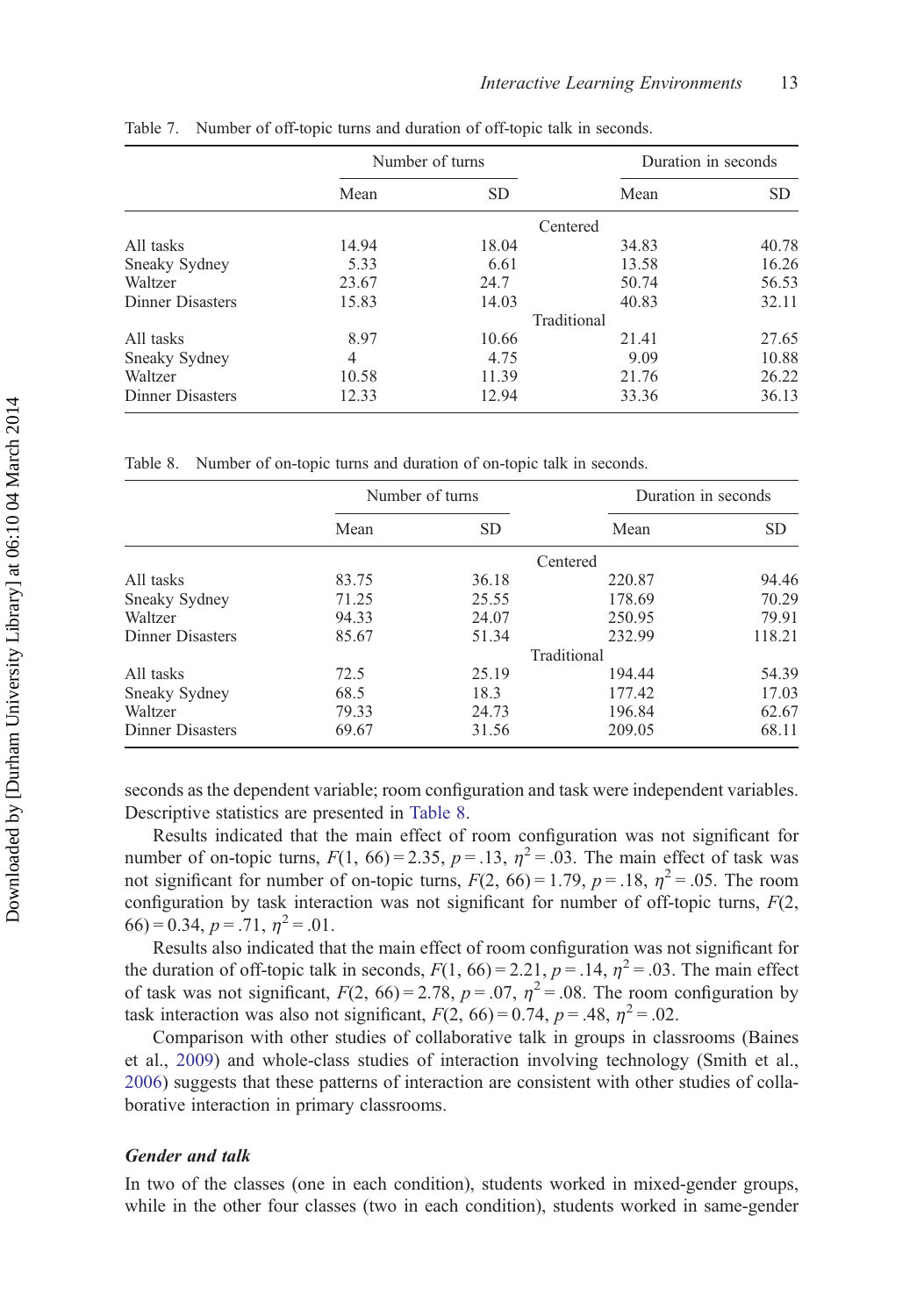|            | Number of<br>turns | Total duration<br>in seconds | On-topic<br>turns | On-topic<br>duration | Off-topic<br>turns | Off-topic<br>duration |
|------------|--------------------|------------------------------|-------------------|----------------------|--------------------|-----------------------|
| All male   | 95.75              | 242.16                       | 77.83             | 200.27               | 17.92              | 41.90                 |
|            | (37.48)            | (81.08)                      | (38.94)           | (86.84)              | (20.56)            | (48.33)               |
| All female | 77.79              | 234.05                       | 71.54             | 217.98               | 6.25               | 16.07                 |
|            | (33.26)            | (90.2)                       | (31.13)           | (85.58)              | (7.67)             | (22.32)               |
| Mixed      | 96.71              | 231.11                       | 85.00             | 204.71               | 11.71              | 26.40                 |
|            | (23.9)             | (61.69)                      | (21.84)           | (59.86)              | (11.98)            | (25.46)               |

<span id="page-16-0"></span>Table 9. Number and duration of all, on-topic and off-topic turns by gender of group.

groups. To determine if the gender grouping was related to on- and off-topic talk during the task, a MANOVA was conducted with gender of group (all male, all female or mixed) and room configuration as independent variables, and amount and duration of talk, on-topic talk and off-topic talk as dependent variables. Results indicated the main effect of gender of group was not significant for amount of talk,  $F(2, 66) = 2.84$ ,  $p = .07$ ,  $\eta^2 = .08$ , for duration of talk,  $F(2, 66) = .13$ ,  $p = .87$ ,  $\eta^2 = .004$ , for amount of on-task talk,  $F(2, 66) = 1.13$ ,  $p = .33$ ,  $\eta^2$  = .03 or duration of on-task talk,  $F(2, 66)$  = 2.07,  $p = .72$ ,  $\eta^2$  = .01. The main effect of gender grouping was significant for amount of off-task talk,  $F(2, 66) = 3.11$ ,  $p < .05$ ,  $\eta^2$ = .11 and duration of off-task talk,  $F(2, 66) = 2.81$ ,  $p < .05$ ,  $\eta^2 = .09$ , with all male groups engaging in more off-task talk than mixed-gender groups, who engaged in more offtopic talk than all female groups (Table 9). The main effects of room configuration are reported above, and the room by gender grouping interactions was not significant for any of the measures.

## Review of results

The study used a range of measures of success and student and teacher talk, to examine the effect of room configuration on interaction and learning in a multi-touch classroom. A summary of the results is given in Table 10.

| Relationships of room configuration              | Significance |
|--------------------------------------------------|--------------|
| With time on task                                | ns           |
| With teacher and time on task                    | ns           |
| With progress through Task $1 -$ Sneaky Sydney   | ns           |
| With progress through Task $2$ – Waltzer         | ns           |
| With progress through Task $3$ – Dinner Disaster | ns           |
| With teacher talk $-$ number of turns            | ns           |
| With teacher talk $-$ duration of talk           | ns           |
| With student talk – number of turns              | < 0.05       |
| With student talk – duration of talk             | < 0.05       |
| With student talk $-$ off-topic number of turns  | ns           |
| With student talk $-$ off-topic duration         | ns           |
| With student talk $-$ on-topic number of turns   | ns           |
| With student talk $-$ on-topic duration          | ns           |
| Gender grouping and talk                         | ns           |

Table 10. Summary of relationships of room configuration with other variables.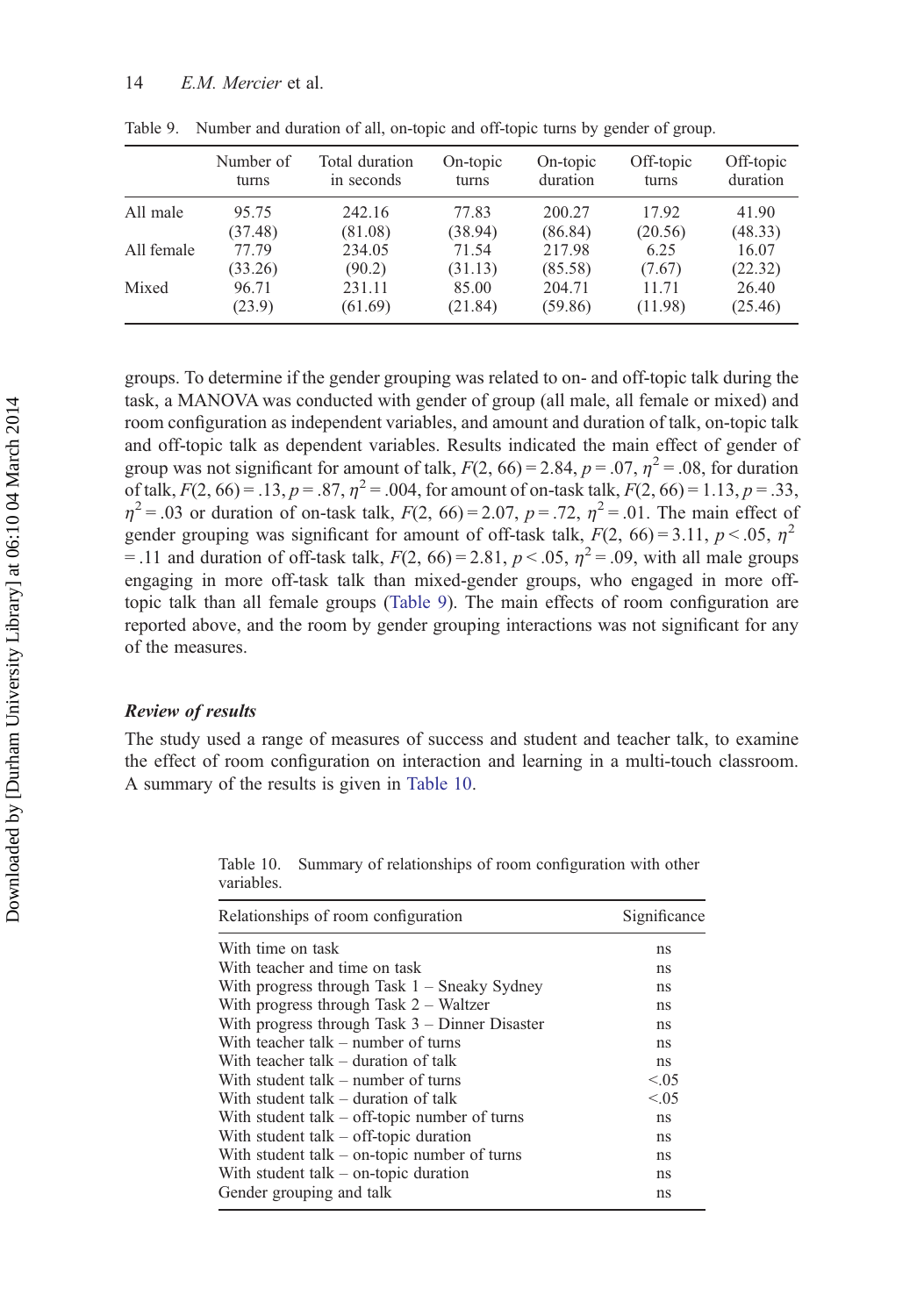## Discussion

The aim of this study was to examine whether the physical configuration of a multi-touch classroom influenced the interactions and outcomes of groups of students. A comparison of a traditional, forward-facing classroom and a centered seating configuration indicated that the room layout influenced how the students interacted with each other, had some influence on their success on the task, while having little impact on the teachers' behaviors.

Understanding the impact of classroom configuration on interactions and outcomes requires that we attend both to the aspects of the study that changed across conditions, and also those that did not change. Results indicated that the duration of the tasks, the duration and frequency of teacher talk and the amount of off-task conversation were similar across the two room configurations, while total amount of talk was higher in the centered configuration and task success was higher in the traditional configuration. Taken together, these results provide a complex picture of the interaction between group behavior, outcomes, teacher pedagogic flexibility and room configuration.

While the differences in number of groups achieving success in each room configuration was not statistically significant, the frequency data in [Table 4](#page-12-0) indicate that more students in the traditional classroom were making good progress or were successful than students in the centered classroom. However, the fact that there was no differences in the amount of off-topic conversation between room configurations suggests that, while the centered groups were not making progress as quickly, they were engaging in similar amounts of on-task talk, so were possibly working more collaboratively, with all members of the groups engaged in discussion of the tasks, thus taking longer to show progress, at least according to our metrics. This does suggest that the groups took different approaches to the task depending on the room configuration. Groups in the traditional classroom worked a little faster to complete the tasks, while groups in the centered classroom were engaging in more conversation about the task, and thus making slower progress. This leads to the possibility that students interpreted the goals of the activities differently in the different classroom layouts, seeing the more traditional classroom as one where the goal was to get the answer correct and to provide this to the teacher, while the centered classroom lent itself to higher levels of collaboration and talk about the activity. The forward-facing arrangement more closely matched the classroom layouts that the children were familiar with from their own schools, so they may have "read" into this that the aim was task completion. The circular arrangement may have appeared more informal to the students and so influenced the way they interacted with each other and with the teacher. This interpretation is consistent with the studies of arrangement of classes in groups and rows (Hastings & Schwieso, [1995;](#page-19-0) Wheldall & Bradd, [2013\)](#page-21-0) which indicate that less interaction is sometimes associated with faster task completion at the class level. This study is important because it demonstrates that the increased interaction was not off-task talk. We do not know from this study, however, whether the slower task completion might lead to a better retention or a better understanding for all of the members of a group, or whether the increase in talk is simply less efficient.

The findings also indicate that, although the number of groups who were successfully completing the task in the centered room was lower than in the traditional classroom, the teachers kept the time-on-task relatively constant across conditions, and each spoke for similar lengths of time. While both teachers reported finding it harder to teach in the centered room, which can be understood in light of the increase in student conversation in that condition, it does not appear that either made significant changes to their own teaching behaviors. This reflects the research that argues for the importance of considering the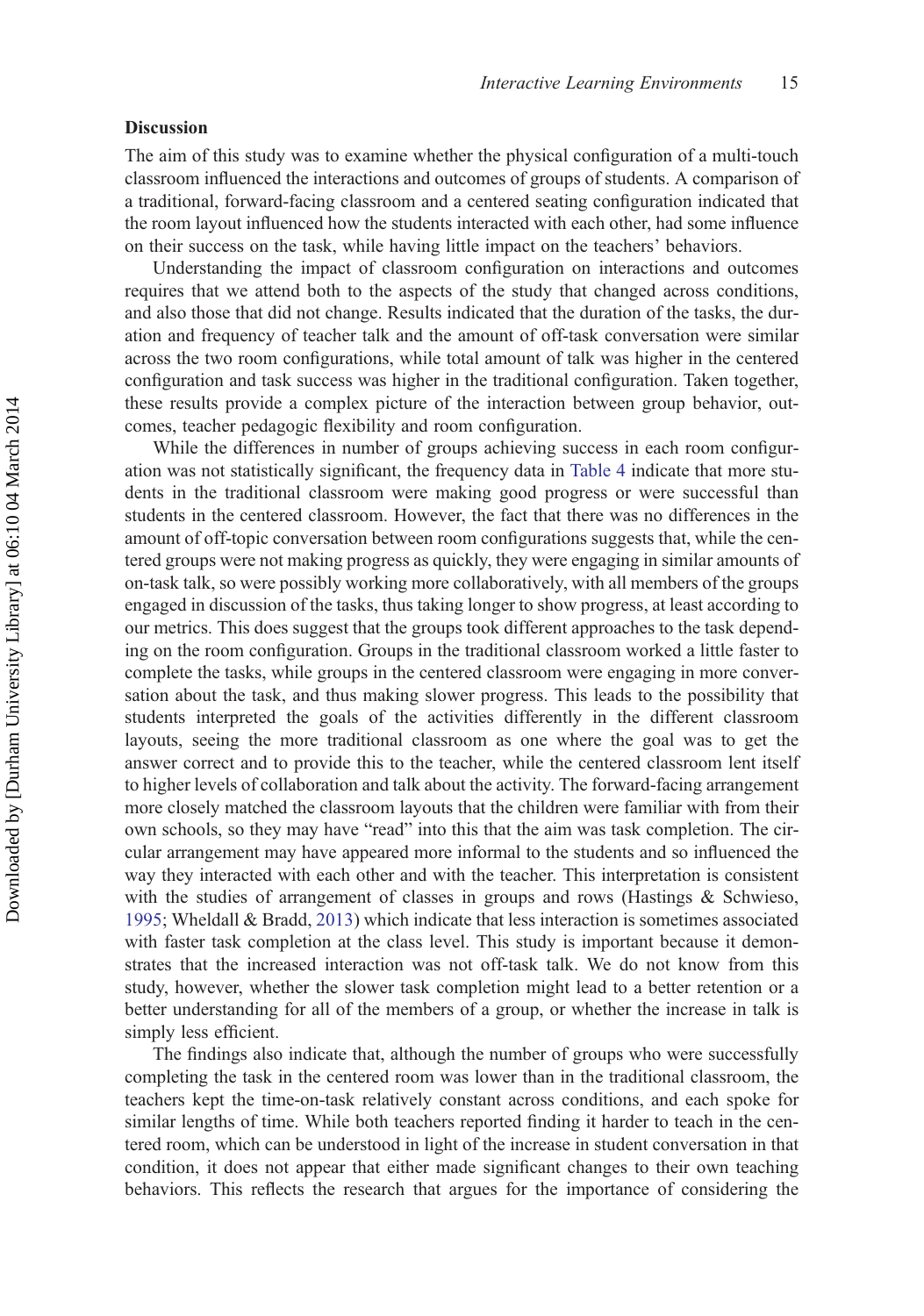alignment of teacher preparation and pedagogies, classroom design and technologies (Pointon & Kershner, [2000;](#page-20-0) Slotta, [2010\)](#page-20-0). While the teachers in our study were members of the research team, and committed to the ideas of collaborative learning, their training was in traditional classroom settings, and it is likely we did not sufficiently prepare them to adapt their teaching behavior to the centered room configuration.

Our findings also indicated that there were no differences in outcomes across the different gender groupings, and that there was no significant interaction between gender grouping and room configuration. Results did show that all-male groups engaged in more off-topic talk than mixed-gender groups, who engaged in more off-topic talk than female groups, indicating that the composition of groups influences the interaction behaviors regardless of room configuration, although the high standard deviations evidence in [Table 9](#page-16-0) should lead to caution in generalizing this finding see also (Smith, Hardman, & Higgins, [2007\)](#page-20-0). Overall, research indicates that the variation in group formation and performance (Isotani, Inaba, Ikeda, & Mizoguchi, [2009](#page-20-0); Webb, [2009](#page-21-0)) also indicates that caution is needed in interpreting these findings.

Another important implication from these findings for those building CSCL activities is that simply changing the location of the technology within the classroom and the orientation of the desks that students sit at may have an effect on how the students interact with each other and interpret the task demands. Studying new technologies, without attending to the context within which they are being used, is unlikely to provide sufficient understanding of how the context will influence students in a range of classroom environments, leading to a poorer implementation if the technologies are scaled up beyond the experimental setting. The findings confirm, to some extent at least, the research of Marx et al. ([1999\)](#page-20-0), who found that a semi-circular arrangement was associated with more questions in fourth-grade classrooms (9–10-year-olds). To promote talk and collaboration, seating arrangements do make a difference but this is mediated by variation in tasks and teachers' behaviors (Wannarka & Ruhl, [2008\)](#page-21-0). Some caution is needed in interpreting any changes in patterns of interaction in experimental studies of new technologies in classrooms compared with existing classroom settings as any change may be as much related to changes in the physical arrangement of the setting as the use of a specific technology. Similar caution is also needed in other experimental studies of classroom environments where the seating arrangements are altered but where this is not one of the variables controlled for in the study.

Future work in the multi-touch classroom will expand to consider how classroom teachers manage their own students in the different room configurations. There is also a need to examine a wider range of tasks, and consider how non-collaborative activities might be affected by the different configurations of the classroom technologies. The tasks in this study were designed to support collaboration in groups (intra-group interaction). They were not designed to support collaboration or interaction between groups (inter-group collaboration or interaction) except where this was mediated by the teacher. Inter-group interaction is likely to have been facilitated by the circular arrangement. Further exploration of classroom interaction which moves between whole class, within and between group interactions could also usefully be undertaken, both with and without new technologies.

Dillenbourg and Jermann ([2010\)](#page-19-0) talk about the importance of the "physicality" of the classroom in relation to learning technologies. It may be that we can no longer ignore such apparently small changes in our understanding of classroom interaction. This has particular relevance for the use of multi-user technologies and mobile devices, such as tablets, where planning for effective interaction through the organization of the space and the seating arrangements for learners may be as important as the digital affordances of a new technology.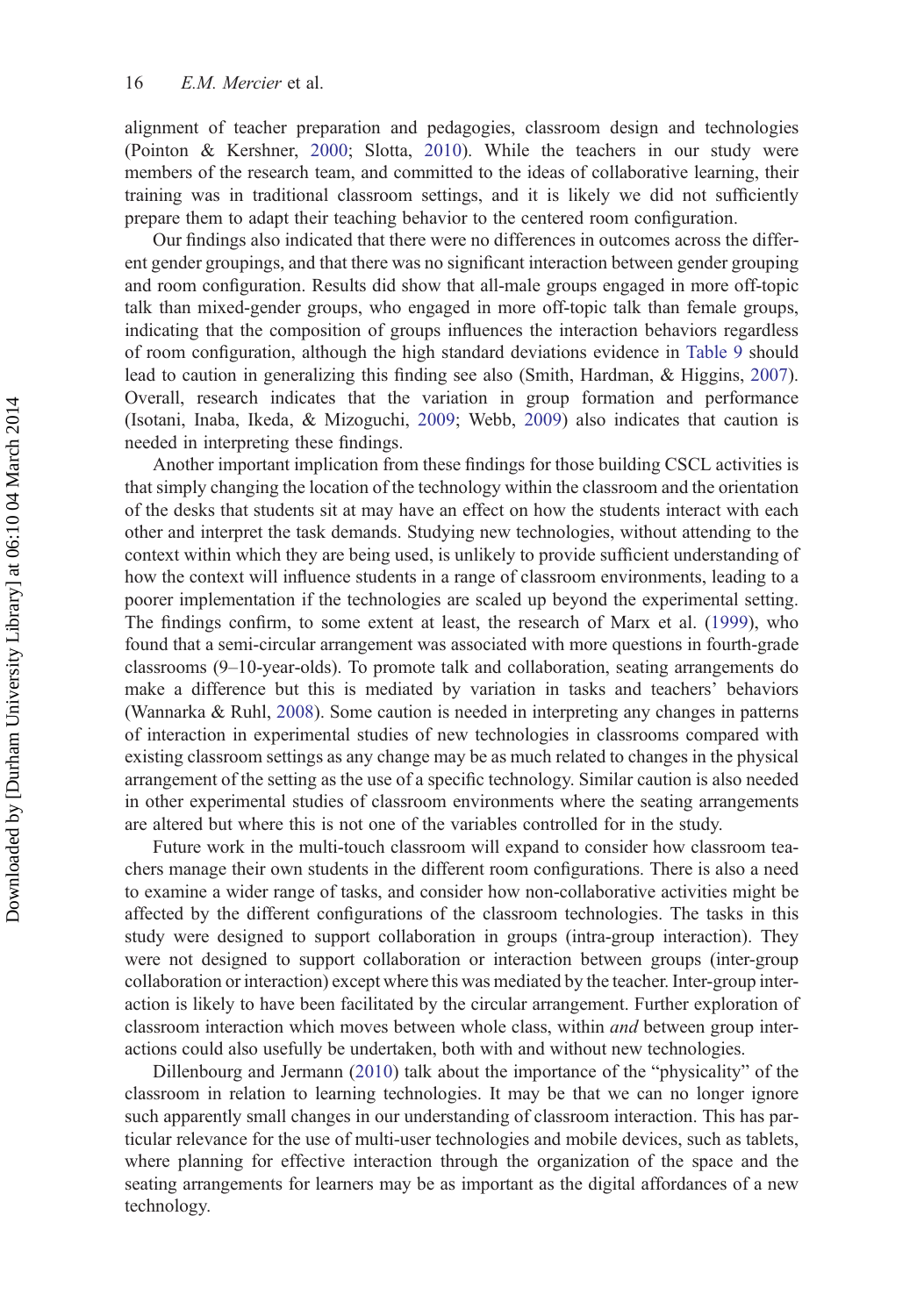## <span id="page-19-0"></span>Acknowledgments

The research described in this paper was funded through the UK's Teaching and Learning Research Programme (TLRP) Technology Enhanced Learning (TEL) Phase 5, funded jointly by the ESRC and EPSRC, grant number RES-139-25-0400. Any opinions, findings and conclusions expressed in the paper are those of the authors and do not necessarily reflect the views of the sponsoring agencies. The authors wish to acknowledge the schools and students who participated in this study. The authors also acknowledge the contribution of the SynergyNet project team in the development of work presented here.

#### Notes on contributors

Dr Emma Mercier is an Assistant Professor at the Department of Curriculum and Instruction at the University of Illinois at Urbana-Champaign. She has a particular interest in the role of technology to support collaborative learning, and the integration of collaboration into formal learning environments.

Professor Steve Higgins is a Professor of Education at Durham University. His main research interests are in the pedagogy of educational technology in schools and the use of evidence in education.

Dr Andrew Joyce-Gibbons is a former primary school teacher and a lecturer at the School of Education at Durham University. His research interest is in the role of the teacher in supporting effective group work, particularly in technology enhanced-learning settings.

#### References

- Baines, E., Rubie-Davies, C., & Blatchford, P. (2009). Improving pupil group work interaction and dialogue in primary classrooms: Results from a year-long intervention study. Cambridge Journal of Education, 39(1), 95–117. [doi:10.1080/03057640802701960](http://dx.doi.org/10.1080/03057640802701960)
- Barrett, P., Zhang, Y., Moffat, J., & Kobbacy, K. (2013). A holistic, multi-level analysis identifying the impact of classroom design on pupils' learning. Building and Environment, 59, 678–689. [doi:10.](http://dx.doi.org/10.1016/j.buildenv.2012.09.016) [1016/j.buildenv.2012.09.016](http://dx.doi.org/10.1016/j.buildenv.2012.09.016)
- Barron, B., & Darling-Hammond, L. (2008). How can we teach for meaningful learning? In L. Darling-Hammond (Ed.), Powerful learning: What we know about teaching for understanding (pp. 11–70). San Francisco, CA: Jossey-Bass.
- Buisine, S., Besacier, G., Aoussat, A., & Vernier, F. (2012). How do interactive tabletop systems influence collaboration? Computers in Human Behavior, 28(1), 49–59. [doi:10.1016/j.chb.2011.](http://dx.doi.org/10.1016/j.chb.2011.08.010) [08.010](http://dx.doi.org/10.1016/j.chb.2011.08.010)
- Caballero, D., van Riesen, S., Alvarez, S., Nussbaum, M., & De Jong, T. (2014). The effects of wholeclass interactive instruction with single display groupware for triangles. Computers  $\&$  Education, 70, 203–211. <http://dx.doi.org/10.1016/j.compedu.2013.08.004>
- Cuban, L. (2001). Oversold and underused: Computers in the classroom (p. 250). Harvard, MA: Harvard University Press.
- Dillenbourg, P., & Evans, M. (2011). Interactive tabletops in education. International Journal of Computer-Supported Collaborative Learning, 6(4), 491–514. [doi:10.1007/s11412-011-9127-7](http://dx.doi.org/10.1007/s11412-011-9127-7)
- Dillenbourg, P., & Jermann, P. (2010). Technology for classroom orchestration. In M.S. Khine, & I.M. Saleh (Eds.), New science of learning: Cognition, computers and collaboration in education (pp. 525–552). New York, NY: Springer.
- Galton, M. J., Hargreaves, L., Comber, C., Wall, D., & Pell, A. (1999). Inside the primary classroom: 20 years on. London: Routledge.
- Harris, A., Rick, J., Bonnett, V., Yuill, N., Fleck, R., Marshall, P., & Rogers, Y. (2009). Around the table: Are multiple-touch surfaces better than single-touch for children's collaborative interactions? Proceedings of the 9th international conference on computer supported collaborative learning (Vol. 1, pp. 335–344). International Society of the Learning Sciences.
- Hastings, N., & Schwieso, J. (1995). Tasks and tables : The effects of seating arrangements on task engagement in primary classrooms. Educational Research, 37(3), 279–291.
- Higgins, S. E. (2001). Thinking through primary teaching. London: Chris Kington Publishing.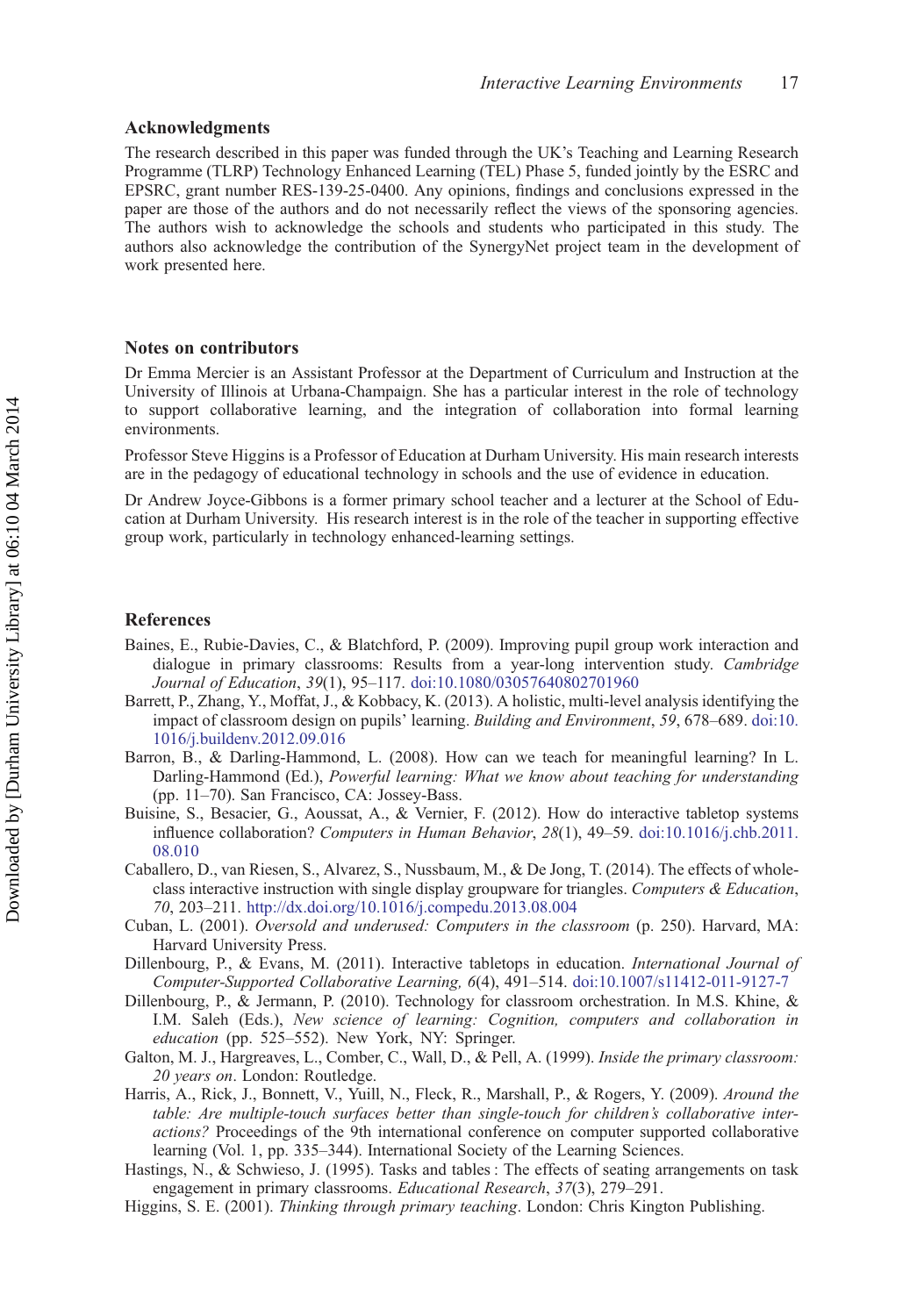- <span id="page-20-0"></span>Higgins, S., Falzon, C., Hall, I., Moseley, D., Smith, F., Smith, H., Wall, K. (2005). Embedding ICT in the literacy and numeracy strategies: Final report. Newcastle: University of Newcastle upon Tyne.
- Higgins, S. E., Mercier, E., Burd, E., & Hatch, A. (2011). Multi-touch tables and the relationship with collaborative classroom pedagogies: A synthetic review. International Journal of Computer-Supported Collaborative Learning, 6(4), 515–538. [doi:10.1007/s11412-011-9131-y](http://dx.doi.org/10.1007/s11412-011-9131-y)
- Higgins, S., Mercier, E., Burd, L., & Joyce-Gibbons, A. (2012). Multi-touch tables and collaborative learning. British Journal of Educational Technology, 43(6), 1041–1054. [doi:10.1111/j.1467-](http://dx.doi.org/10.1111/j.1467-8535.2011.01259.x) [8535.2011.01259.x](http://dx.doi.org/10.1111/j.1467-8535.2011.01259.x)
- Isotani, S., Inaba, A., Ikeda, M., & Mizoguchi, R. (2009). An ontology engineering approach to the realization of theory-driven group formation. International Journal of Computer-Supported Collaborative Learning, 4(4), 445–478.
- Leat, D., & Higgins, S. (2002). The role of powerful pedagogical strategies in curriculum development. The Curriculum Journal, 13(1), 71–85.
- Lou, Y., Abrami, P. C., & d' Apollonia, S. (2001). Small group and individual learning with technology: A meta-analysis. Review of Educational Research, 71(3), 449-521.
- Marx, A., Fuhrer, U., & Hartig, T. (1999). Effects of classroom seating arrangements on children's question-asking. Learning Environments Research, 2(3), 249–263.
- Moraveji, N., Inkpen, K., Cutrell, E., & Balakrishnan, R. (2009). A mischief of mice: Examining children's performance in single display groupware systems with 1 to 32 mice. Proceedings of the SIGCHI conference on human factors in computing systems (pp. 2157–2166). ACM, New York. [doi: 10.1145/1518701.1519030](http://dx.doi.org/10.1145/1518701.1519030)
- O'Donnell, A. (2006). The role of peers and group learning. In P. Alexander, & P. Winne (Eds.), Handbook of educational psychology (2nd ed., pp. 781–802). Mahwah, NJ: Lawrence Earlbaum.
- Pointon, P., & Kershner, R. (2000). Making decisions about organising the primary classroom environment as a context for learning: The views of three experienced teachers and their pupils. Teaching and Teacher Education,  $16(1)$ ,  $117-127$ . [doi:10.1016/S0742-051X\(99\)](http://dx.doi.org/10.1016/S0742-051X(99)00043-8) [00043-8](http://dx.doi.org/10.1016/S0742-051X(99)00043-8)
- Roschelle, J., Rafanan, K., Estrella, G., Nussbaum, M., & Claro, S. (2010). From handheld collaborative tool to effective classroom module: Embedding CSCL in a broader design framework. Computers & Education, 55(3), 1018–1026. [doi:10.1016/j.compedu.2010.04.012](http://dx.doi.org/10.1016/j.compedu.2010.04.012)
- Rosenfield, P., & Lambert, N. (1985). Desk arrangement effects on pupil classroom behavior. Journal of Educational Psychology, 77(1), 101–108. [doi:10.1037/0022-0663.77.1.101](http://dx.doi.org/10.1037/0022-0663.77.1.101)
- Slotta, J. (2010). Evolving the classrooms of the future: The interplay of pedagogy, technology and community. In K. Makitalo-Siegl, J. Zottmann, F. Kaplan, & F. Fischer (Eds.), Classroom of the future: Orchestrating collaborative spaces (pp. 215–242). Rotterdam: Sense.
- Smith, F., Hardman, F., & Higgins, S. (2006). The impact of interactive whiteboards on teacher–pupil interaction in the national literacy and numeracy strategies. British Educational Research Journal, 32(3), 443–457.
- Smith, F., Hardman, F., & Higgins, S. (2007). Gender inequality in the primary classroom: Will interactive whiteboards help?. Gender and Education, 19(4), 455–469.
- Smith, R., Chen, H., Johnson, M., O'Brien, A., & Huang-DeVoss, C. (2012). Priorities in the classroom: Pedagogies for high performance learning spaces. In A. D. Olofsson, & J. O. Lindberg (Eds.), Informed design of educational technologies in higher education: Enhanced learning and teaching (pp. 474–495). Hershey: IGI Global.
- Szewkis, E., Nussbaum, M., Rosen, T., Abalos, J., Denardin, F., Caballero, D., & Alcoholado, C. (2011). Collaboration within large groups in the classroom. International Journal of Computer-Supported Collaborative Learning, 6(4), 561–575.
- Tamim, R. M., Bernard, R. M., Borokhovski, E., Abrami, P. C., & Schmid, R. F. (2011). What forty years of research says about the impact of technology on learning a second-order meta-analysis and validation study. Review of Educational Research, 81(1), 4–28.
- Tondeur, J., Van Den Driessche, M., De Bruyne, E., & McKenney, S. (2011). Agency of classroom settings: The influence of ICT. Paper presented at the ECER annual meeting, Berlin, Germany. Retrieved September 13–16, 2011, from <http://hdl.handle.net/1820/4038>
- Verma, H., Roman, F., Magrelli, S., Jermann, P., & Dillenbourg, P. (2013). Complementarity of input devices to achieve knowledge sharing in meetings. Proceedings of the 2013 conference on computer supported cooperative work (pp. 701–714). ACM, New York.